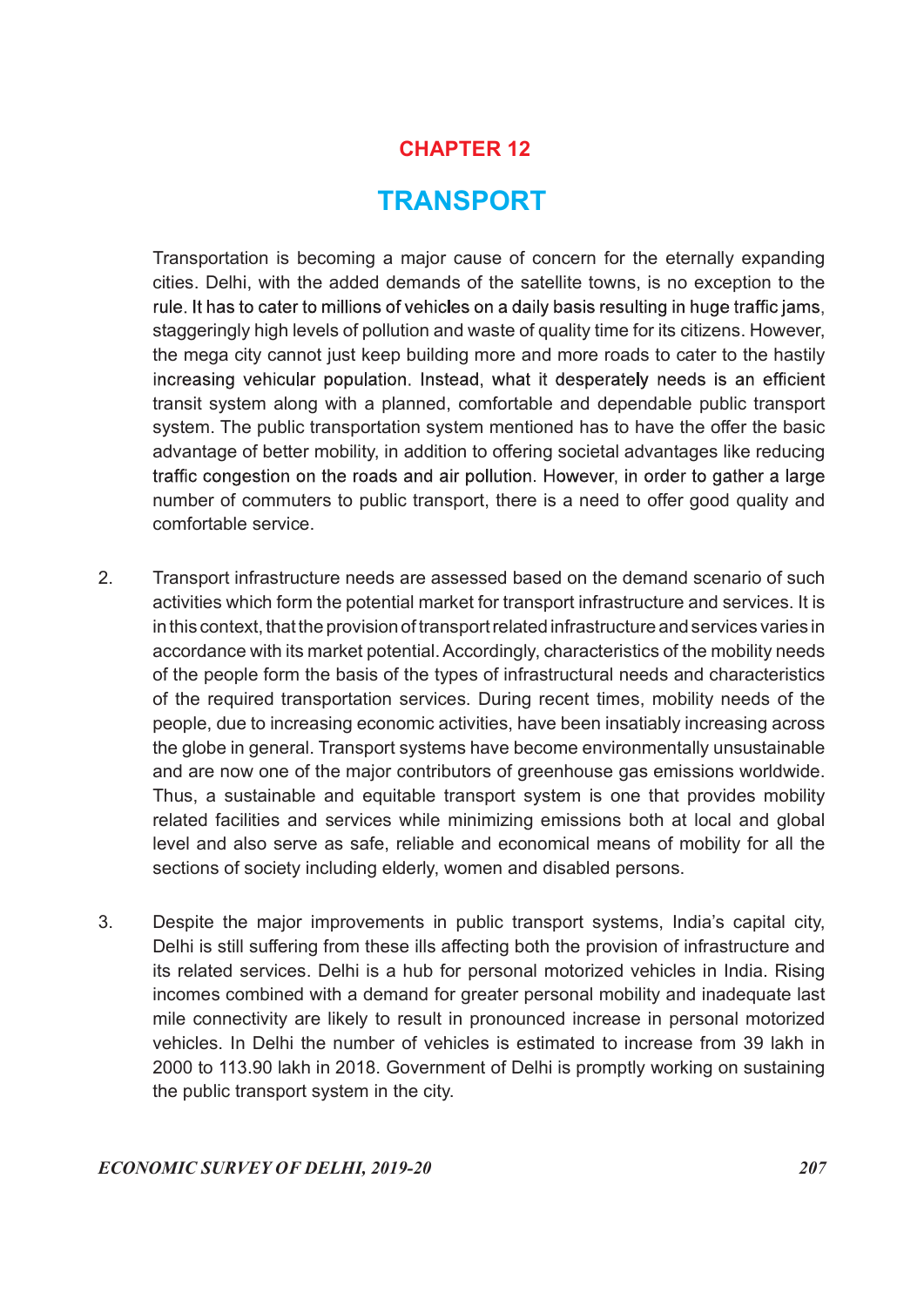- 4. Public Transport has three major components viz. the Local Railway, Bus and Metro Rail. Out of these major transport systems i.e. Bus services and Metro rail are playing a vital role in facilitating public transport in Delhi. In fact, both the systems are the lifeline of the people of Delhi. The average daily ridership in Delhi Metro was 25.97 lakh during the year 2018-19. At present, the average daily line utilization of Delhi Metro is 56.61 lakh per day by January 2020. Ridership on Metro Rail is further expected to increase after completion of the final stage of construction of Metro Phase-IV. However, daily average passenger ridership on DTC was 30 lakh and 12.24 lakh in Cluster buses during the year 2018-19. 65.1 Kms length of Metro line has been completed under Phase-I. 124.93 Kms length has been completed under Phase-II. Phase-III, additional corridors and NCR extensions comprises 160 Kms route length with 109 stations (including 42.496 Kms of route length with 30 stations of NCR), of which 157.94 Kms have already been commissioned in stages from June, 2014 to October, 2019. Remaining Mayur Vihar Pocket-I to Trilokpuri stretch is scheduled to be completed in September, 2020 and Extension to Dhansa Bus Stand is scheduled in December, 2020. After completion of Phase IV, the total length of Metro Line in Delhi including NCR will be about 453.96 Kms.
- 5. Govt. of NCT of Delhi approved all six corridors of the metro Phase-IV project i.e R.K.Ashram-Janakpuri (West), Inderlok-Delhi Gate- Indraprastha, Aerocity-Saket-Tughlakabad Lajpat Nagar-ChiragDelhi-Saket G Block, Mukundpur-Burari-Mauzpur and Rithala-Bawana-Narela. However, Govt. of India accorded sanction to 3 priority corridors of the metro Phase-IV project namely R.K.Ashram-Janakpuri (West), Inderlok-Delhi Gate- Indraprastha and Aerocity-Saket-Tughlakabad. Remaining 3 corridors are under consideration.

# 6. Motor Vehicles

a. The total number of motor vehicles on road in NCT of Delhi on 31st March, 2019 was 113.92 lakh, showing the growth per cent of 3.69. The category wise number of motor vehicles in Delhi is presented in Statement 12.1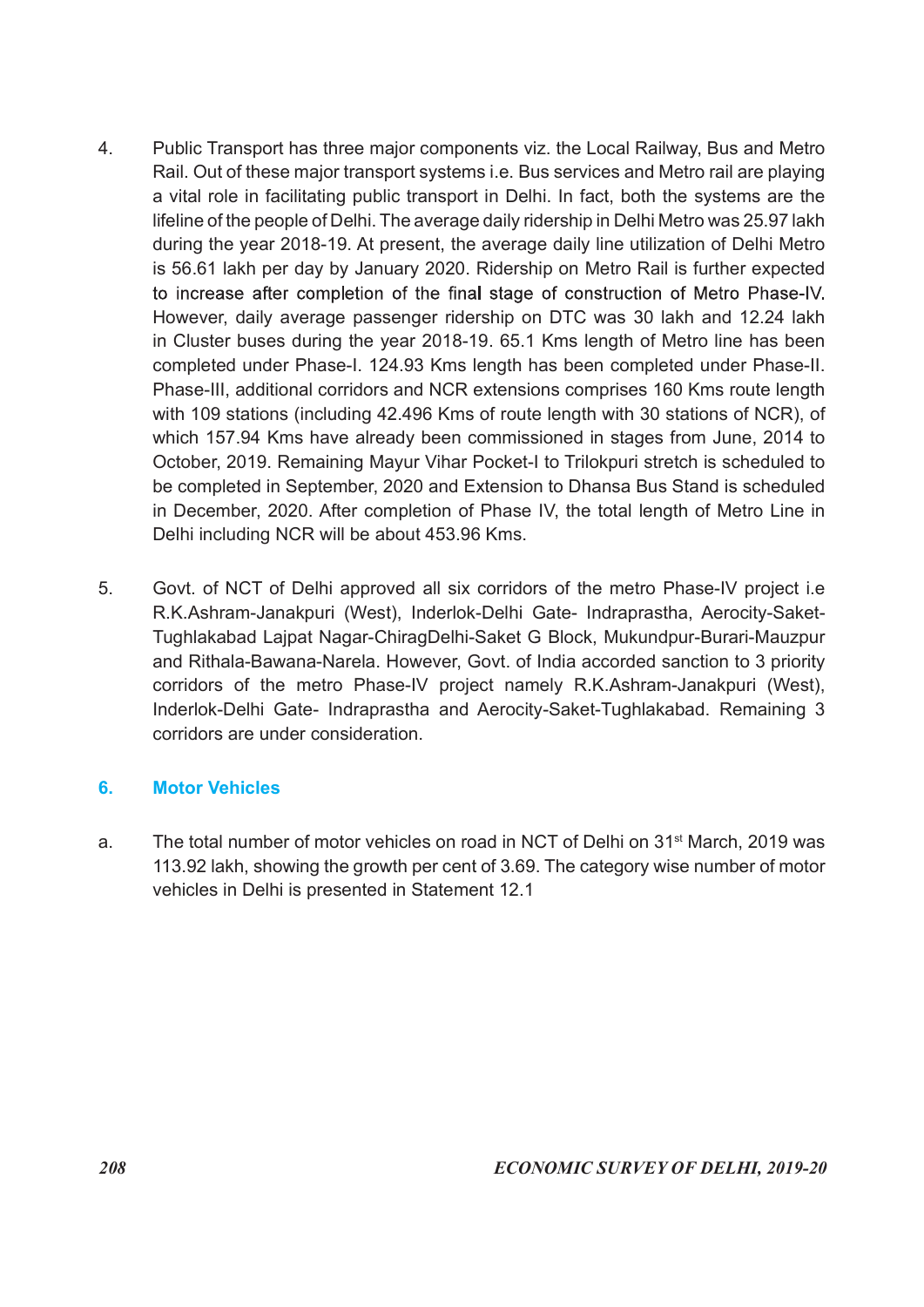| <b>Year wise growth of Vehicle Population</b> |  |
|-----------------------------------------------|--|
|                                               |  |

|                |                                                                                                                                                                   |         | <b>Statement 12.1</b> |                                               |         |                       |
|----------------|-------------------------------------------------------------------------------------------------------------------------------------------------------------------|---------|-----------------------|-----------------------------------------------|---------|-----------------------|
|                |                                                                                                                                                                   |         |                       |                                               |         |                       |
|                |                                                                                                                                                                   |         |                       | <b>Year wise growth of Vehicle Population</b> |         |                       |
| S. No          | <b>Details</b>                                                                                                                                                    |         |                       | <b>Number of Vehicles</b>                     |         |                       |
|                |                                                                                                                                                                   | 2014-15 | 2015-16               | 2016-17                                       | 2017-18 | 2018-19               |
| $\overline{1}$ | Cars and Jeeps                                                                                                                                                    | 2790566 | 2986579               | 3152710                                       | 3246637 | 3249670               |
| 2              | Motor Cycles & Scooters/<br>Two wheelers                                                                                                                          | 5681265 | 6104070               | 6607879                                       | 7078428 | 7556002               |
| 3              | Ambulances                                                                                                                                                        | 1527    | 2990                  | 3059                                          | 3220    | 2358                  |
| $\overline{4}$ | Auto Rickshaws (Passenger)                                                                                                                                        | 81633   | 198137                | 105399                                        | 113074  | 113240                |
| $\sqrt{5}$     | <b>Taxies</b>                                                                                                                                                     | 79606   | 91073                 | 118308                                        | 118060  | 109780                |
| $6\phantom{1}$ | <b>Buses</b>                                                                                                                                                      | 19729   | 34365                 | 35206                                         | 35285   | 32218                 |
| $\overline{7}$ | Other Passenger Vehicles*                                                                                                                                         | 11284   | 6368                  | 59759                                         | 76231   | 81422                 |
|                | <b>Tractors</b>                                                                                                                                                   | 161821  | 281159                | 300437                                        | 315080  | 246861                |
| 8              | Goods Vehicles (All Type)                                                                                                                                         |         |                       |                                               |         |                       |
| 9              |                                                                                                                                                                   |         |                       |                                               |         |                       |
| 10             | <b>Others</b>                                                                                                                                                     |         |                       | 10382757                                      |         | 10986015   11391551** |
|                | <b>Total</b>                                                                                                                                                      | 8827431 | 9704741               |                                               |         |                       |
|                |                                                                                                                                                                   |         |                       |                                               |         |                       |
|                | * Data include the e-rickshaws and maxi cabs etc.                                                                                                                 |         |                       |                                               |         |                       |
|                | **Number of vehicles registered are excluding NOC, RC Cancellation, Surrendered, De-registered and<br>Scrapped Vehicles (Record available in Vahan 4.0 database). |         |                       |                                               |         |                       |

- b. The details regarding number of vehicles in Delhi and their annual growth rate are presented in statement 12.1 and 12.2 respectively.
- c. The annual growth of vehicles in Delhi decreased from 8.13 per cent in 2005-06 to 3.69 per cent in 2018-19. During the same period the number of vehicles per thousand population increased considerably from 317 to 616.

|               | Goods Vehicles (All Type) |         |                                                                                                                                                         |                                                                                            |                                                                                                                                                                                                |                                                                                                                                                                                                                                                                                                                                                                                                                                                                                                |
|---------------|---------------------------|---------|---------------------------------------------------------------------------------------------------------------------------------------------------------|--------------------------------------------------------------------------------------------|------------------------------------------------------------------------------------------------------------------------------------------------------------------------------------------------|------------------------------------------------------------------------------------------------------------------------------------------------------------------------------------------------------------------------------------------------------------------------------------------------------------------------------------------------------------------------------------------------------------------------------------------------------------------------------------------------|
| <b>Others</b> |                           |         |                                                                                                                                                         |                                                                                            |                                                                                                                                                                                                |                                                                                                                                                                                                                                                                                                                                                                                                                                                                                                |
| <b>Total</b>  |                           | 8827431 | 9704741                                                                                                                                                 | 10382757                                                                                   |                                                                                                                                                                                                | 10986015   11391551**                                                                                                                                                                                                                                                                                                                                                                                                                                                                          |
|               |                           |         |                                                                                                                                                         |                                                                                            |                                                                                                                                                                                                |                                                                                                                                                                                                                                                                                                                                                                                                                                                                                                |
|               |                           |         |                                                                                                                                                         |                                                                                            |                                                                                                                                                                                                |                                                                                                                                                                                                                                                                                                                                                                                                                                                                                                |
|               |                           |         |                                                                                                                                                         |                                                                                            |                                                                                                                                                                                                |                                                                                                                                                                                                                                                                                                                                                                                                                                                                                                |
|               |                           |         |                                                                                                                                                         |                                                                                            |                                                                                                                                                                                                |                                                                                                                                                                                                                                                                                                                                                                                                                                                                                                |
|               |                           |         |                                                                                                                                                         |                                                                                            |                                                                                                                                                                                                |                                                                                                                                                                                                                                                                                                                                                                                                                                                                                                |
|               |                           |         |                                                                                                                                                         |                                                                                            |                                                                                                                                                                                                |                                                                                                                                                                                                                                                                                                                                                                                                                                                                                                |
| 2005-06       |                           |         |                                                                                                                                                         | 8.13                                                                                       |                                                                                                                                                                                                | 317                                                                                                                                                                                                                                                                                                                                                                                                                                                                                            |
| 2006-07       |                           |         |                                                                                                                                                         | 8.33                                                                                       |                                                                                                                                                                                                | 337                                                                                                                                                                                                                                                                                                                                                                                                                                                                                            |
| 2007-08       |                           |         |                                                                                                                                                         | 7.55                                                                                       |                                                                                                                                                                                                | 356                                                                                                                                                                                                                                                                                                                                                                                                                                                                                            |
| 2008-09       |                           |         |                                                                                                                                                         | 7.09                                                                                       |                                                                                                                                                                                                | 374                                                                                                                                                                                                                                                                                                                                                                                                                                                                                            |
| 2009-10       |                           |         |                                                                                                                                                         | 7.30                                                                                       |                                                                                                                                                                                                | 393                                                                                                                                                                                                                                                                                                                                                                                                                                                                                            |
| 2010-11       |                           |         |                                                                                                                                                         | 7.44                                                                                       |                                                                                                                                                                                                | 415                                                                                                                                                                                                                                                                                                                                                                                                                                                                                            |
| 2011-12       | 7452985                   | 505449  |                                                                                                                                                         | 7.27                                                                                       |                                                                                                                                                                                                | 436                                                                                                                                                                                                                                                                                                                                                                                                                                                                                            |
|               | 7785608                   | 332783  |                                                                                                                                                         | 4.46                                                                                       |                                                                                                                                                                                                | 446                                                                                                                                                                                                                                                                                                                                                                                                                                                                                            |
| 2012-13       |                           |         |                                                                                                                                                         |                                                                                            |                                                                                                                                                                                                |                                                                                                                                                                                                                                                                                                                                                                                                                                                                                                |
|               | <b>Years</b>              |         | * Data include the e-rickshaws and maxi cabs etc.<br><b>Vehicles</b><br><b>Number</b><br>4830136<br>5232426<br>5627384<br>6026561<br>6466713<br>6947536 | <b>Statement 12.2</b><br><b>Increase</b><br>402290<br>394958<br>399177<br>440152<br>480823 | Scrapped Vehicles (Record available in Vahan 4.0 database).<br>presented in statement 12.1 and 12.2 respectively.<br>thousand population increased considerably from 317 to 616.<br>(Per cent) | **Number of vehicles registered are excluding NOC, RC Cancellation, Surrendered, De-registered and<br>The details regarding number of vehicles in Delhi and their annual growth rate are<br>The annual growth of vehicles in Delhi decreased from 8.13 per cent in 2005-06<br>to 3.69 per cent in 2018-19. During the same period the number of vehicles per<br><b>GROWTH AND VEHICLES PER 1000 POPULATION</b><br><b>Annual Growth</b><br><b>No. of Vehicles Per</b><br><b>1000 Population</b> |

#### Statement 12.2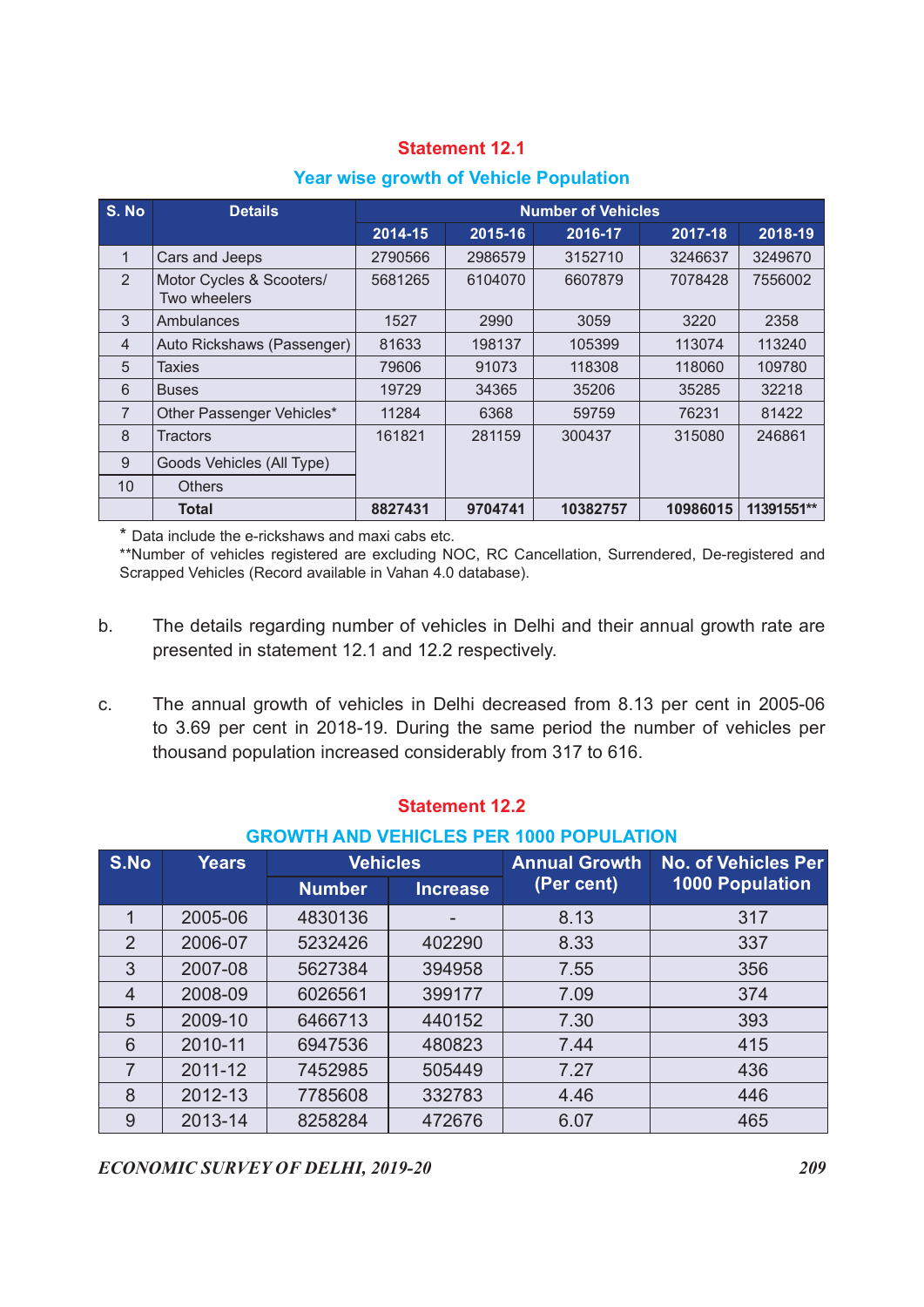| S.No           | <b>Years</b>   | <b>Vehicles</b>                                             |                       | <b>Annual Growth</b>                                                      | No. of Vehicles Per                                                                                                                                                                                                                                                  |
|----------------|----------------|-------------------------------------------------------------|-----------------------|---------------------------------------------------------------------------|----------------------------------------------------------------------------------------------------------------------------------------------------------------------------------------------------------------------------------------------------------------------|
|                |                | <b>Number</b>                                               | <b>Increase</b>       | (Per cent)                                                                | <b>1000 Population</b>                                                                                                                                                                                                                                               |
| 10             | 2014-15        | 8827431                                                     | 569147                | 6.89                                                                      | 491                                                                                                                                                                                                                                                                  |
| 11             | 2015-16        | 9704741                                                     | 877310                | 9.94                                                                      | 530                                                                                                                                                                                                                                                                  |
| 12             | 2016-17        | 10382757                                                    | 678016                | 6.99                                                                      | 556                                                                                                                                                                                                                                                                  |
| 13             | 2017-18        | 10986015                                                    | 603258                | 5.81                                                                      | 598                                                                                                                                                                                                                                                                  |
| 14             | 2018-19        | 11391551                                                    | 405536                | 3.69                                                                      | 616                                                                                                                                                                                                                                                                  |
| d.             |                |                                                             |                       | Percentage of vehicles in Delhi during 2018-19 is depicted in Chart 12.1. | Delhi is a hub for personal motorized vehicles in India. Total motorized vehicles in<br>Delhi are 113.92 lakh. Car and jeeps accounted for around 29% of the total registered<br>mortised vehicles, whereas two wheelers are about 66% of total registered vehicles. |
|                |                |                                                             | <b>Statement 12.3</b> | <b>Category wise Number of Vehicle and percentage</b>                     | <b>Number of Vehicles</b>                                                                                                                                                                                                                                            |
|                | <b>Details</b> |                                                             |                       | 2018-19                                                                   | <b>Percentage</b>                                                                                                                                                                                                                                                    |
| S. No          |                |                                                             |                       |                                                                           |                                                                                                                                                                                                                                                                      |
| $\mathbf{1}$   |                |                                                             |                       |                                                                           |                                                                                                                                                                                                                                                                      |
| $\overline{2}$ |                | Cars and Jeeps<br>Motor Cycles & Scooters<br>(Two wheelers) |                       | 3249670<br>7556002                                                        | 28.53<br>66.33                                                                                                                                                                                                                                                       |

#### Statement 12.3

#### Category wise Number of Vehicle and percentage

| 10             | 2014-15<br>8827431                                                                                                                                                                                                                                                                                                                                | 569147                | 6.89                                                  | 491                       |
|----------------|---------------------------------------------------------------------------------------------------------------------------------------------------------------------------------------------------------------------------------------------------------------------------------------------------------------------------------------------------|-----------------------|-------------------------------------------------------|---------------------------|
| 11             | 2015-16<br>9704741                                                                                                                                                                                                                                                                                                                                | 877310                | 9.94                                                  | 530                       |
| 12             | 2016-17<br>10382757                                                                                                                                                                                                                                                                                                                               | 678016                | 6.99                                                  | 556                       |
| 13             | 2017-18<br>10986015                                                                                                                                                                                                                                                                                                                               | 603258                | 5.81                                                  | 598                       |
| 14             | 2018-19<br>11391551                                                                                                                                                                                                                                                                                                                               | 405536                | 3.69                                                  | 616                       |
| d.             | Delhi is a hub for personal motorized vehicles in India. Total motorized vehicles in<br>Delhi are 113.92 lakh. Car and jeeps accounted for around 29% of the total registered<br>mortised vehicles, whereas two wheelers are about 66% of total registered vehicles.<br>Percentage of vehicles in Delhi during 2018-19 is depicted in Chart 12.1. | <b>Statement 12.3</b> | <b>Category wise Number of Vehicle and percentage</b> |                           |
|                |                                                                                                                                                                                                                                                                                                                                                   |                       |                                                       | <b>Number of Vehicles</b> |
| S. No          | <b>Details</b>                                                                                                                                                                                                                                                                                                                                    |                       | 2018-19                                               | <b>Percentage</b>         |
| $\mathbf{1}$   | Cars and Jeeps                                                                                                                                                                                                                                                                                                                                    |                       | 3249670                                               | 28.53                     |
| $\overline{2}$ | Motor Cycles & Scooters<br>(Two wheelers)                                                                                                                                                                                                                                                                                                         |                       | 7556002                                               | 66.33                     |
| 3              | Ambulances                                                                                                                                                                                                                                                                                                                                        |                       | 2358                                                  | 0.02                      |
|                |                                                                                                                                                                                                                                                                                                                                                   |                       | 113240                                                | 0.99                      |
| $\overline{4}$ | <b>Auto Rickshaws</b>                                                                                                                                                                                                                                                                                                                             |                       |                                                       |                           |
| 5              | <b>Taxies</b>                                                                                                                                                                                                                                                                                                                                     |                       | 109780                                                | 0.96                      |
| $6\phantom{1}$ | <b>Buses</b>                                                                                                                                                                                                                                                                                                                                      |                       | 32218                                                 | 0.28                      |
| $\overline{7}$ | <b>Other Passenger Vehicles</b>                                                                                                                                                                                                                                                                                                                   |                       | 81422                                                 | 0.71                      |
| 8              | <b>Tractors</b>                                                                                                                                                                                                                                                                                                                                   |                       |                                                       |                           |
| 9              | Goods Vehicles (All Type)                                                                                                                                                                                                                                                                                                                         |                       | 246861                                                | 2.17                      |
| 10             | <b>Others</b>                                                                                                                                                                                                                                                                                                                                     |                       |                                                       |                           |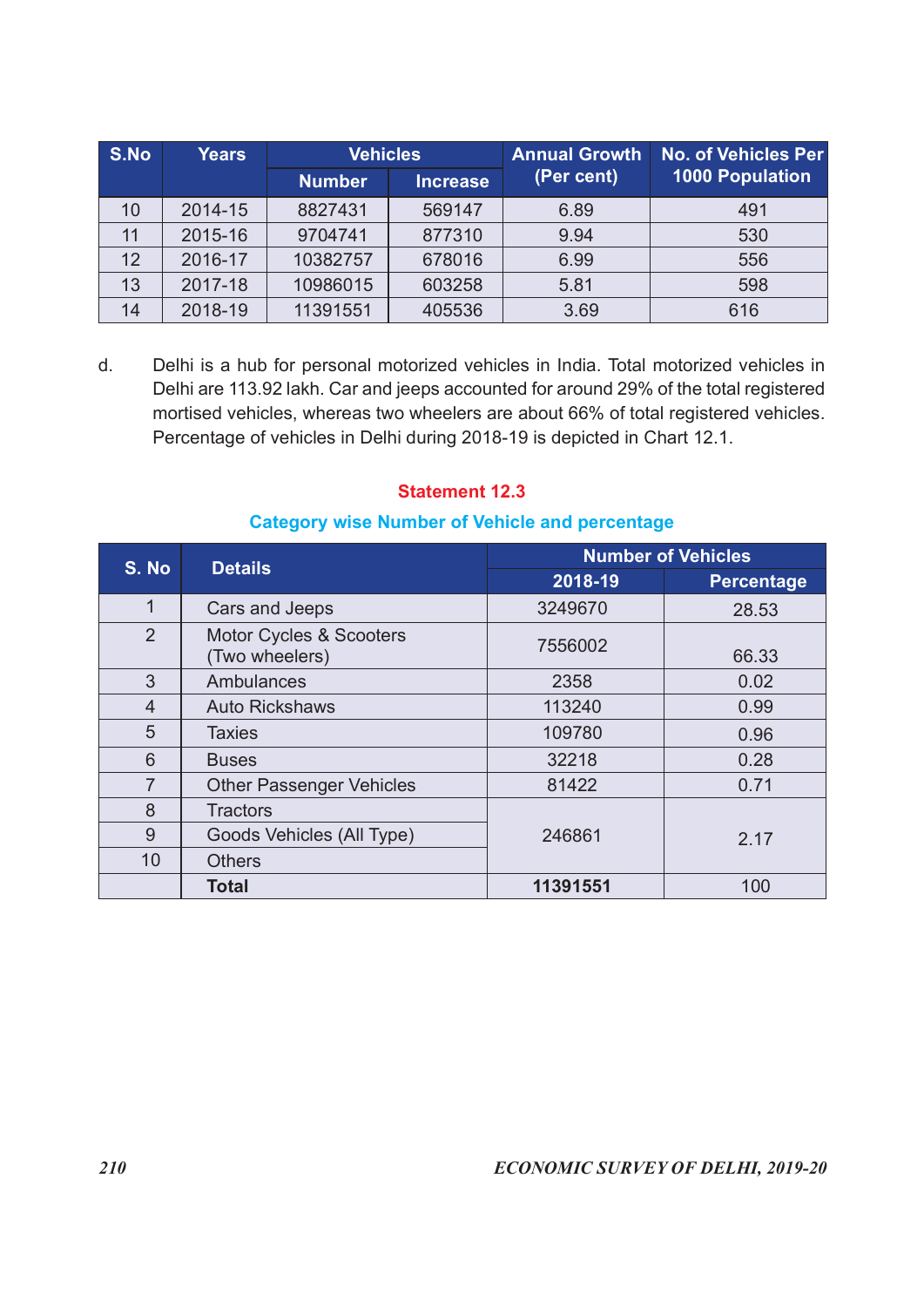# Chart 12.1 PERCENT OF VEHICLES POPULATION 2018-19



- e. There is a contradiction regarding the actual number of vehicles plying on Delhi's road as the large number of vehicles registered in Delhi are plying in NCR areas and vis- a-vis the vehicles registered in NCR are plying in Delhi.
- f. Transport Department is making efforts to estimates the actual number of vehicles in Delhi by taking into account vehicles that have outlived their life due to any account, transferred to and from other states etc.
- g. The information regarding the mode of transportation facilities in Delhi during the last two decades as per the Census of India is presented in the statement 12.4.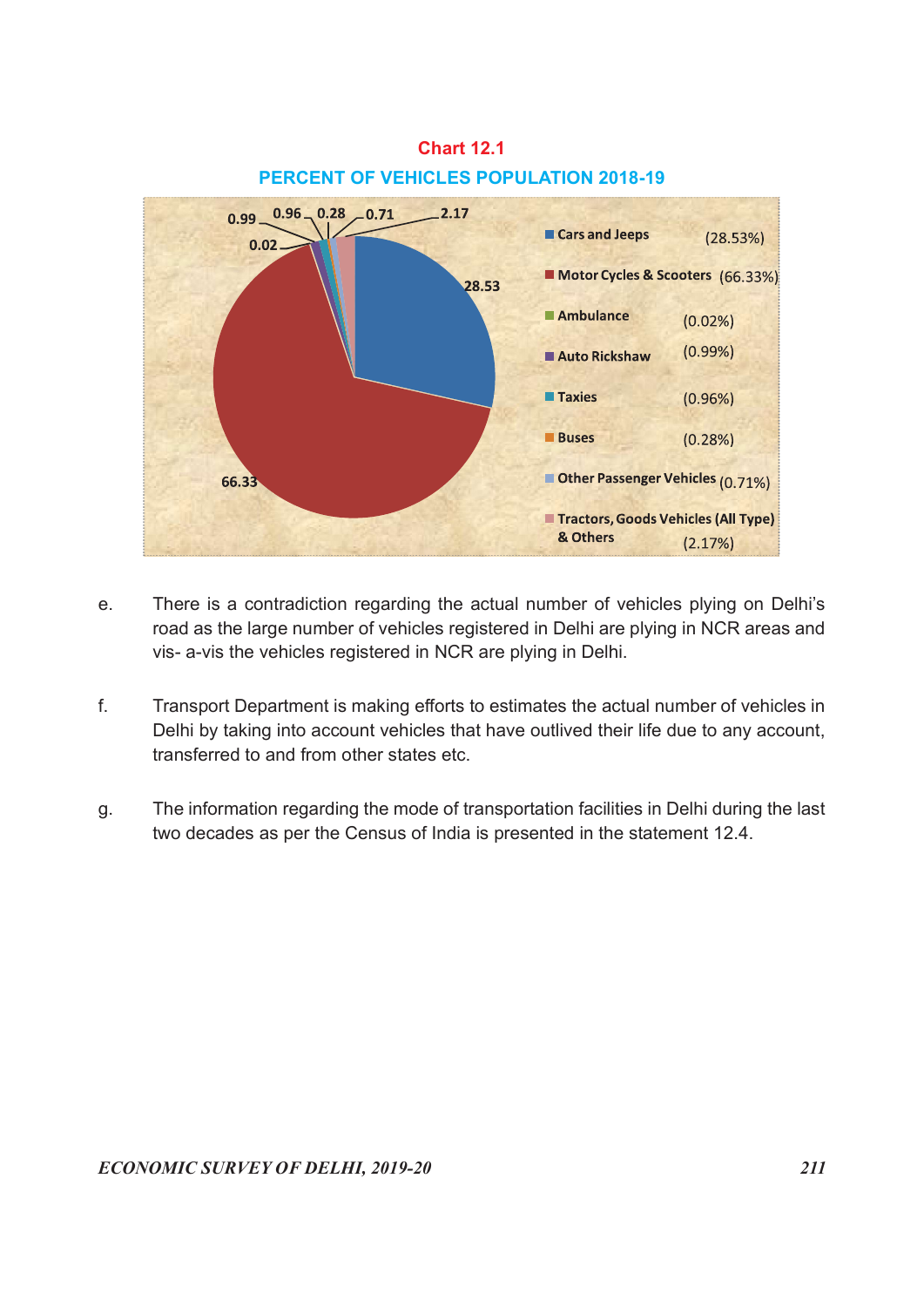### DISTRIBUTION OF HOUSEHOLDS ON THE BASIS OF THE MODE OF TRANSPORTATION IN DELHI: 2001 & 2011

| S. No          | <b>DISTRIBUTION OF HOUSEHOLDS ON THE BASIS OF THE MODE OF</b><br><b>Mode of</b> |              | <b>Statement 12.4</b><br>2001 | <b>TRANSPORTATION IN DELHI: 2001 &amp; 2011</b> |              | 2011         | (Per cent)   |
|----------------|---------------------------------------------------------------------------------|--------------|-------------------------------|-------------------------------------------------|--------------|--------------|--------------|
|                | <b>Transportation</b>                                                           | <b>Rural</b> | <b>Urban</b>                  | <b>Total</b>                                    | <b>Rural</b> | <b>Urban</b> | <b>Total</b> |
|                | <b>Facilities</b>                                                               |              |                               |                                                 |              |              |              |
| $\mathbf{I}$   | No. of Households                                                               | 169528       | 2384621                       | 2554149                                         | 79115        | 3261423      | 3340538      |
| $\mathbf{1}$   | <b>Bicycles</b>                                                                 | 48.70        | 36.80                         | 37.60                                           | 44.20        | 30.30        | 30.60        |
| 2              | Scooter/ Motor<br>Cycles                                                        | 20.70        | 28.50                         | 28.00                                           | 38.50        | 38.90        | 38.90        |
| 3              | Car/ Jeep/ Vans                                                                 | 7.30         | 13.40                         | 13.00                                           | 10.80        | 21.00        | 20.70        |
| $\overline{4}$ | None of the<br>Specified Mode of<br>Transportation                              | 38.90        | 43.40                         | 43.10                                           | 34.70        | 37.20        | 37.10        |
|                |                                                                                 |              |                               |                                                 |              |              |              |

h. It may be inferred from Statement 12.4 that during the last decade the percentage of household using scooter/motor cycles has increased from 28 percent in 2001 to 38.90 percent in 2011. During the same period the percentage of household using car/ jeep/vans as the mode of transportation in Delhi has also increased from 13 percent to 20.7 percent. Contrary to this, the percentage of household using bicycles as the mode of transport has declined from 37.6 percent in 2001 to 30.6 percent in 2011. Besides these the above statement also indicates the reduction in the percentage of none of the specified mode of transportation from 43.10 percent in 2001 to 37.10 percent in 2011. The information regarding the distribution of households in Delhi on the basis of the mode of transportation facilities in Delhi during the last decade is depicted in Chart 12.2.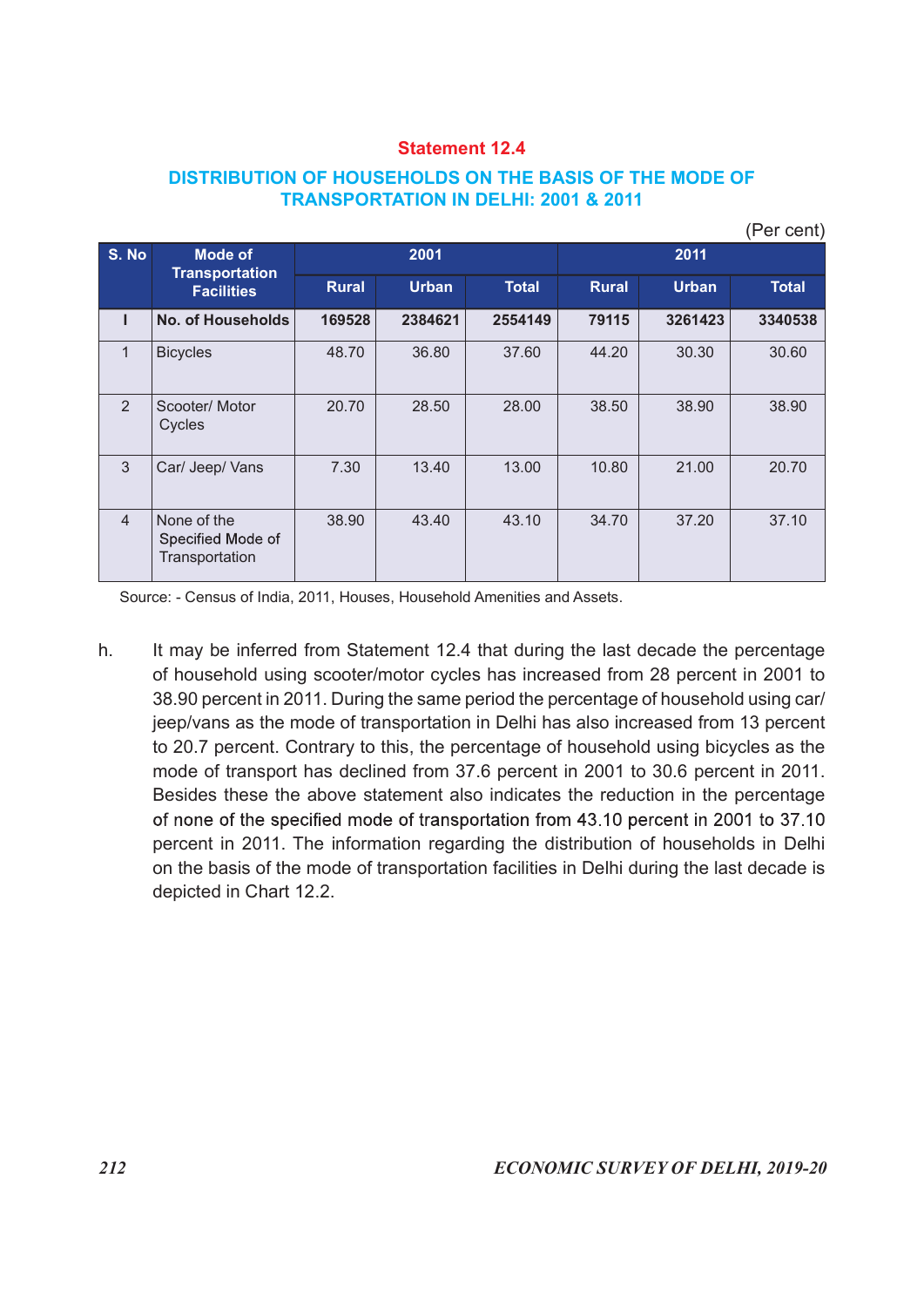#### Chart 12.2

#### DISTRIBUTION OF HOUSEHOLDS ON THE BASIS OF THE MODE OF TRANSPORTATION IN DELHI: 2001 & 2011



i. The number of registered vehicle in 2015-16 in Greater Mumbai was 28.20 lakh, Chennai was 49.38 lakh, Bangluru was 61.13 lakh, Hyderabad was 23.69 lakh and Kolkata was 7.41 lakh as per the information in Statistical Year Book 2018 of MoSPI, GoI wherein total registered vehicle in Delhi was 97.04 lakh. Thus the numbers of Registered Vehicle in Delhi are more than the total number of registered vehicle in Greater Mumbai, Chennai & Kolkata.

# 7. Road Network

- a. The road network in Delhi is being developed and maintained by National Highway Authority of India (NHAI), Public Works Department (PWD), Municipal Corporations of Delhi, New Delhi Municipal Council (NDMC), Delhi Cantonment Board (DCB) and Delhi Development Authority (DDA).
- b. The road network is increasing day by day in NCT of Delhi. A revised outlay of 1096 crore was approved for Road and Bridges and an expenditure of 924 crore was incurred during 2018-19. Further, an outlay of 1900 crore has been kept in B.E. 2019- 20 for development of roads & bridges in NCT of Delhi. The road length maintained by different agencies in NCT of Delhi is presented in Statement 12.5.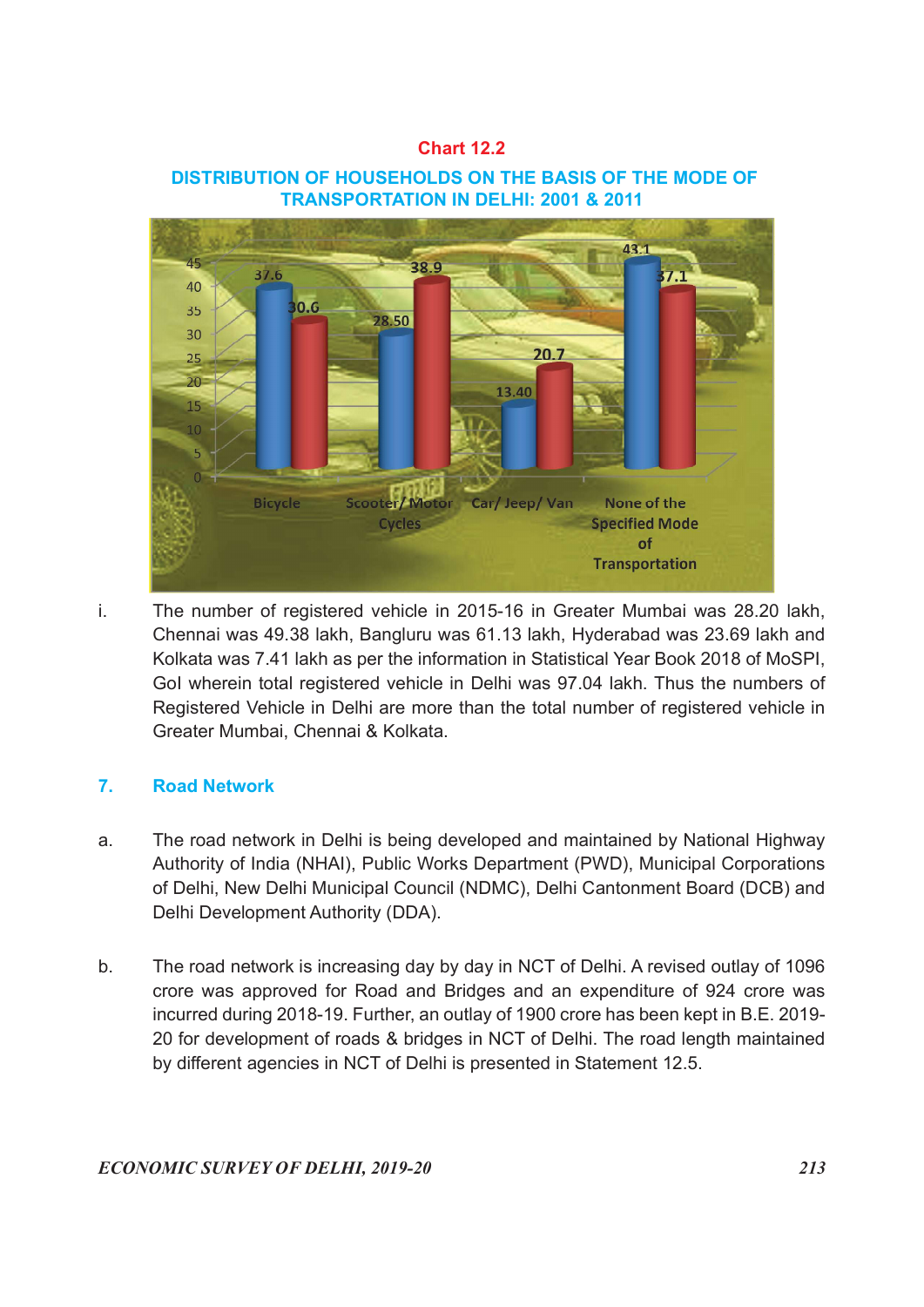# GROWTH OF ROAD NETWORK IN DELHI-AGENCY-WISE

|                | <b>Statement 12.5</b>                              |                                    |
|----------------|----------------------------------------------------|------------------------------------|
|                | <b>GROWTH OF ROAD NETWORK IN DELHI-AGENCY-WISE</b> |                                    |
|                |                                                    |                                    |
|                |                                                    | (As on 31st March 2019 in Lane KM) |
| S.No.          | <b>Agency</b>                                      | <b>Road Length</b>                 |
| $\mathbf{1}$   | East DMC                                           | 532 Lane Km                        |
| $\overline{2}$ | South DMC                                          | 9592 Lane Km                       |
| 3              | North DMC                                          | 3272.65 Lane Km                    |
| $\overline{4}$ | New Delhi Municipal Council                        | 1290 Lane Km                       |
| 5              | Public Works Deptt. (Delhi Govt.)                  |                                    |
| a.             | National Highway                                   | 616 Lane Km (68* Km)               |
| b.             | <b>Other Roads</b>                                 | 6308 Lane Km (1240 Km)             |
| 6              | <b>DSIIDC</b>                                      | 1844.77 Lane Km                    |
| $\overline{7}$ | I&FC                                               | 298 Km                             |
|                |                                                    |                                    |
|                |                                                    |                                    |

# 8. Inter State Bus Terminals (ISBTs)

Master Plan of Delhi- 2021 suggested five ISBTs for Delhi. With the setting up of two new ISBTs at Sarai Kale Khan and Anand Vihar, three ISBTs are functioning at present. Two more ISBTs are proposed to be constructed at Dwarka and Narela. ISBT, Kashmere Gate has been renovated and made operational with state of the art facilities in May 2013. Regarding ISBT at Dwarka, architect has been appointed. Process for renovation of ISBTs at Anand Vihar and Sarai Kale Khan is under progress.

#### a. Development of ISBTs

 The work of Sarai Kale Khan ISBT is proposed to be undertaken in two phases. Line of Position (LOP) and conceptual drawings based on Transit Oriented Development (TOD) concept have been developed for Phase-I and approval from local bodies is being perused. The work of comprehensive planning based on TOD concept of Anand Vihar ISBT and Dwarka ISBT hand over to PWD.

# 9. Development of Bus Terminals and Depots.

The objective of the project is to create bus transport infrastructure for the benefit of the bus commuters. The scheme envisages purchase of land for bus terminals & bus depots and construction of terminals & depots over there. With the new acquisition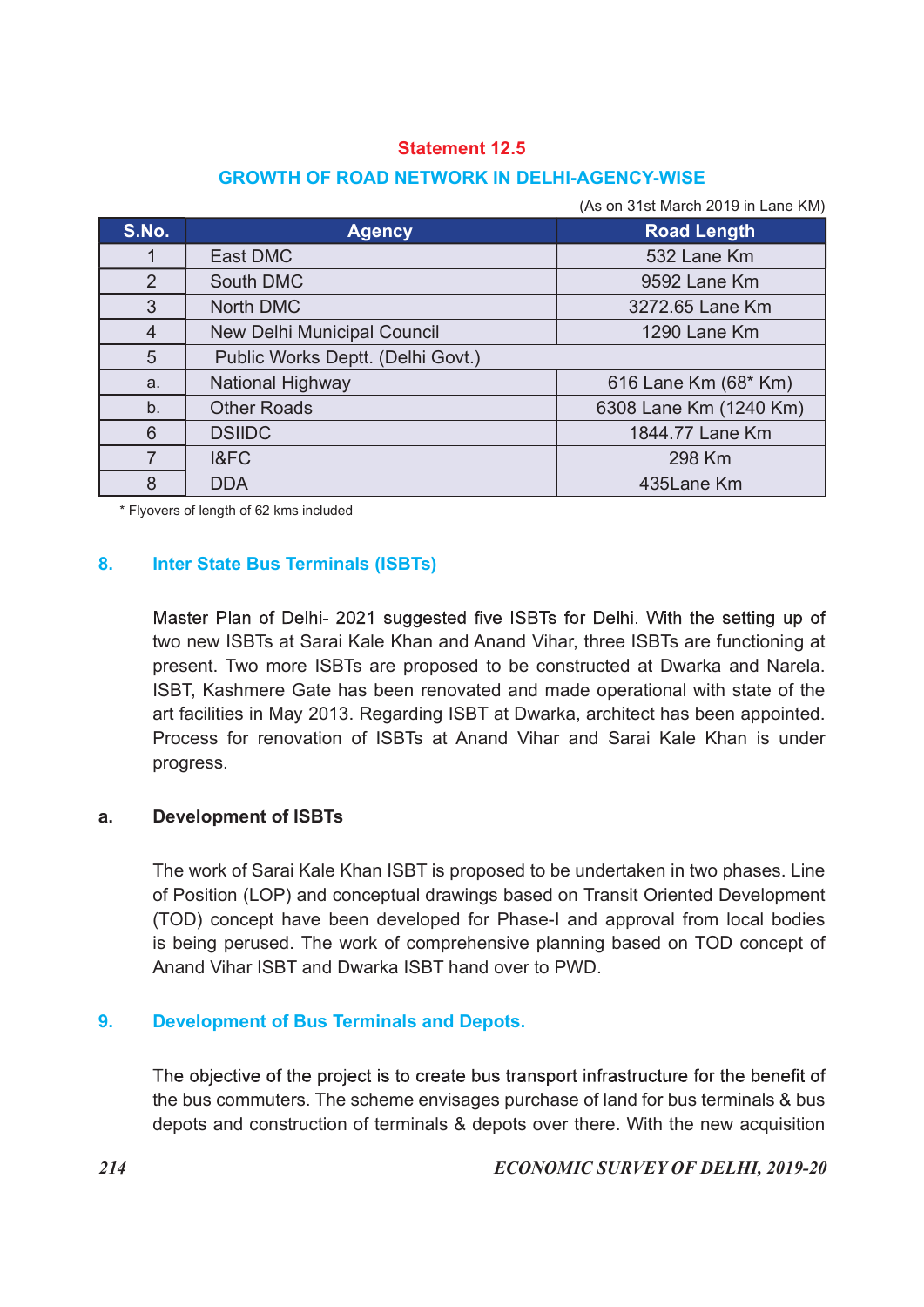of bus fleet under cluster scheme (DTC and private entities), Transport Department will require additional bus depots. Due to scarcity of land, the statutory authorities are pressing hard to have multi-level bus depots in place of the conventional bus depots. There are 58 number of bus depot in operation and construction of 12 Bus depots are under progress. Further there are 16 numbers of bus terminals are in operation. New Bus Terminals at Sector 4, dwarka, Sector 12, Dwarka, Vikashpuri and Narela are under construction.

# 10. Rail Network

 Delhi is a major junction on the rail map of India linked with the entire major metropolitan cities directly. There are five main railway stations viz. at New Delhi, Old Delhi, Hazrat Nizamuddin, Sarai Rohila and Anand Vihar, besides Container Depots at Patparganj and Tuglakabad.

# 11. Mass Rapid Transit System (MRTS)

a. The Mass Rapid Transit System (MRTS) is an ambitious project that aims at providing a non-polluting and efficient rail-based transport system, properly integrated with the road transport system. The Delhi Metro is being built in phases. Phase-I completed with 59 stations (including interchange stations) and 65.1 km of route length of which 13.17 km is underground and 51.93 km surface or elevated. The inauguration of the Barakhamba Road-Indraprastha corridor of the Blue Line marked the completion of Phase-I in November, 2006. Phase-II of the network comprises 124.93 km of route length with 86 stations (including interchange stations) having 16.62 Km of route length with 13 stations in NCR and is fully completed with the first section opened in June, 2008 and the last line opened in August, 2011. Phase-III, additional corridors and NCR extensions comprises 160 km route length with 109 stations (including 42.496 km of route length with 30 stations of NCR), of which 153.638 km have already been commissioned in stages from June 2014 to March 2019. Dwarka to Najafgarh (4.302 km) has been commissioned from 04.10.2019. Remaining Mayur Vihar Pocket I to Trilokpuri stretch is scheduled to be completed in September 2020 and Extension to Dhansa Bus Stand is scheduled in December 2020. Phase IV of Delhi MRTS project has been approved by GNCTD. 3 Priority Corridors of Phase IV have been sanctioned by GoI. Work on these corridors has been started. Remaining 3 corridors are under consideration of GoI. At present, the average daily Line Utilization of Delhi Metro is about 57 lakh (incl. Airport Line and Rapid Metro Gurugram). In Delhi, the Metro Trains run from 6.00 AM in the morning till about 11.00 PM in the night. The train frequency varies from 2 minutes 30 seconds in peak time up to 10 minutes in non-peak hours.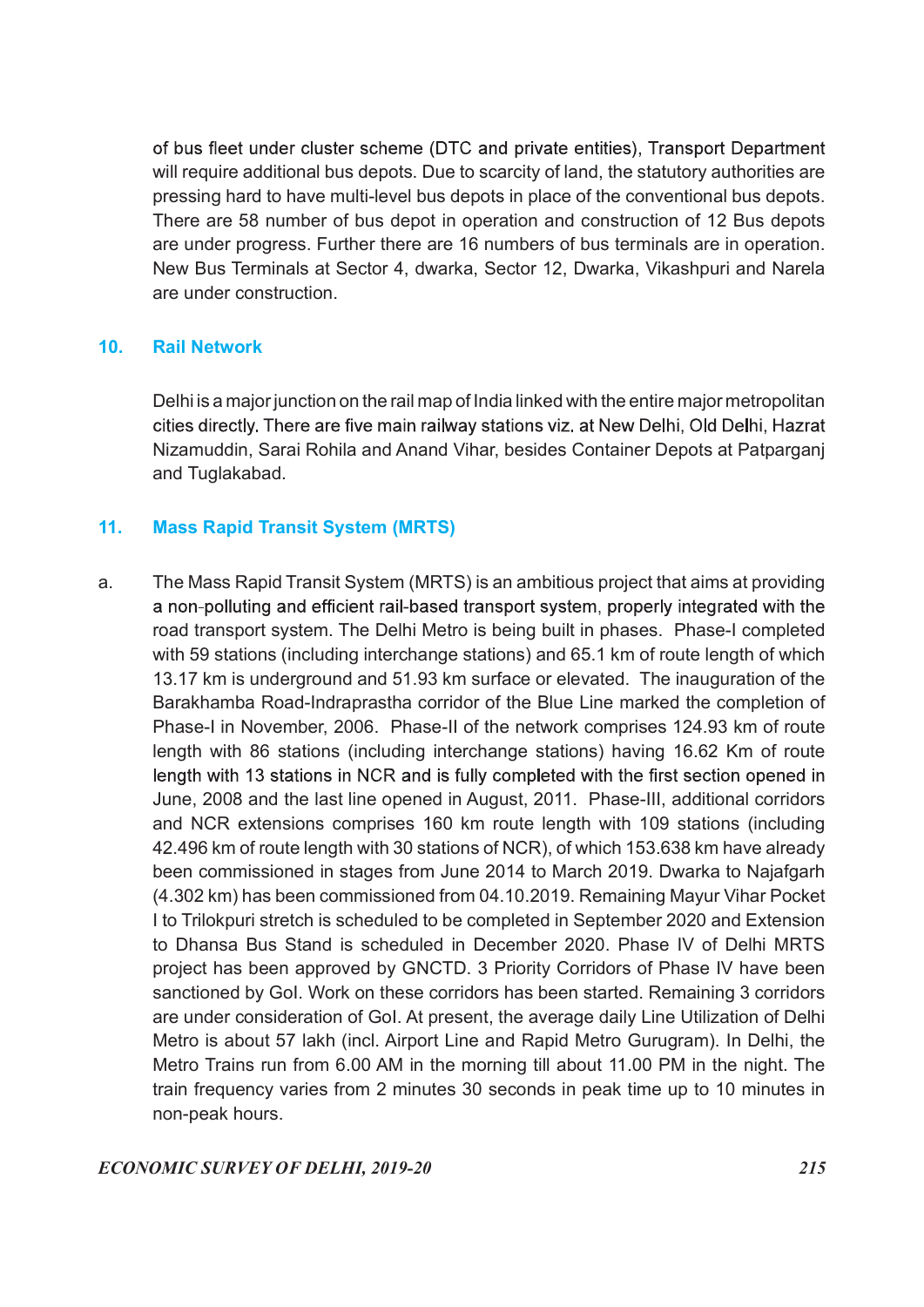# Statement 12.6

#### MRTS Phase III - Approved by Cabinet

| b.               | MRTS Phase-III: The approved corridors of MRTS Phase III of new metro lines<br>and extensions of its corridors are presented in statement 12.6 and year wise fund<br>released by GNCTD in statement 12.7. |                          | <b>MRTS Phase III - Approved by Cabinet</b> | <b>Statement 12.6</b> |                        |                          |                |                                                                                                                                           |
|------------------|-----------------------------------------------------------------------------------------------------------------------------------------------------------------------------------------------------------|--------------------------|---------------------------------------------|-----------------------|------------------------|--------------------------|----------------|-------------------------------------------------------------------------------------------------------------------------------------------|
| $S$ .<br>N.      | <b>Corridors</b>                                                                                                                                                                                          |                          | Length(KM)                                  |                       |                        | No. of stations          |                | <b>Expected time</b><br>to be started/                                                                                                    |
|                  |                                                                                                                                                                                                           | <b>Under</b><br>ground   | <b>Elevated</b>                             | <b>Total</b>          | <b>Under</b><br>ground | <b>Elevated</b>          | <b>Total</b>   | completed                                                                                                                                 |
| A.               | In NCT of Delhi                                                                                                                                                                                           |                          |                                             |                       |                        |                          |                |                                                                                                                                           |
| 1.               | Line-7: Majlis Park-<br>Shiv Vihar                                                                                                                                                                        | 19.139                   | 39.457                                      | 58.596                | 12                     | 26                       | 38             | Commissioned<br>in stages except<br>Mayur Vihar Pkt I<br>to Trilokpuri (about<br>1.0 km) which will<br>be completed by<br>September 2020. |
| $\overline{2}$ . | Line-8: Janakpuri<br>West-Kalindikunj                                                                                                                                                                     | 23.116                   | 10.383                                      | 33.499                | 15                     | 8                        | 23             | Commissioned in<br>stages in May 2018                                                                                                     |
| 3.               | Line 6 Ext: Central<br>Sectt.-Kashmere<br>Gate                                                                                                                                                            | 9.370                    | $\sim$                                      | 9.370                 | $\overline{7}$         |                          | $\overline{7}$ | Commissioned in<br>stages in May 2017                                                                                                     |
| 4.               | Line $2$ Ext.:<br>Jahangirpuri-Badli                                                                                                                                                                      | $\sim$                   | 4.373                                       | 4.373                 |                        | 3                        | $\mathbf{3}$   | Commissioned on<br>10.11.2015                                                                                                             |
| 5.               | Line 5 Extn.: Mundka-Tikri Border                                                                                                                                                                         | $\sim$                   | 6.307                                       | 6.307                 |                        | $\overline{4}$           | $\overline{4}$ | Commissioned on<br>25.06.2018                                                                                                             |
| 6.               | Dwarka-Najafgarh                                                                                                                                                                                          | 1.547                    | 2.755                                       | 4.302                 | $\mathbf{1}$           | $\overline{2}$           | $\mathbf{3}$   | Commissioned on<br>4.10.2019                                                                                                              |
| 7.               | Extension to Dhansa Bus Stand                                                                                                                                                                             | 1.180                    | $\sim$                                      | 1.180                 | $\mathbf{1}$           | $\overline{\phantom{a}}$ | $\overline{1}$ | December 2020                                                                                                                             |
|                  | Sub-Total                                                                                                                                                                                                 | 54.352                   | 63.275                                      | 117.627               | 36                     | 43                       | 79             |                                                                                                                                           |
| B                | In NCR                                                                                                                                                                                                    |                          |                                             |                       |                        |                          |                |                                                                                                                                           |
| 8.               | Line 6 Extn: Badarpur-Faridabad                                                                                                                                                                           | $\overline{\phantom{a}}$ | 13.875                                      | 13.875                |                        | 9                        | 9              | Commissioned on<br>06.09.2015                                                                                                             |
| 9.               | Line 5 Extn.: Tikri Border-<br>Bahadurgarh                                                                                                                                                                | $\sim$                   | 4.875                                       | 4.875                 |                        | $\mathbf{3}$             | $\mathbf{3}$   | Commissioned on<br>25.06.2018                                                                                                             |
| 10.              | Escorts Mujesar - Ballabhgarh                                                                                                                                                                             | $\sim$                   | 3.350                                       | 3.350                 |                        | $\overline{2}$           | $\overline{2}$ | Commissioned on<br>19.11.2018                                                                                                             |
| 11.              | Kalindi Kunj - Botanical Garden                                                                                                                                                                           | $\sim$                   | 3.962                                       | 3.962                 |                        | $\overline{2}$           | $\overline{2}$ | Commissioned on<br>25.12.2017                                                                                                             |
| 12.              | Dilshad Garden to New Bus Adda<br>Ghaziabad*                                                                                                                                                              | $\overline{\phantom{a}}$ | 9.635                                       | 9.635                 |                        | 8                        | 8              | Commissioned on<br>08.03.2019                                                                                                             |
| 13               | Noida City Centre to Noida<br><b>Electronic City</b>                                                                                                                                                      | $\overline{\phantom{a}}$ | 6.799                                       | 6.799                 |                        | $6\overline{6}$          | $6\phantom{1}$ | Commissioned on<br>09.03.2019                                                                                                             |
|                  | Total                                                                                                                                                                                                     | 54.352                   | 105.771                                     | 160.123               | 36                     | 73                       | 109            |                                                                                                                                           |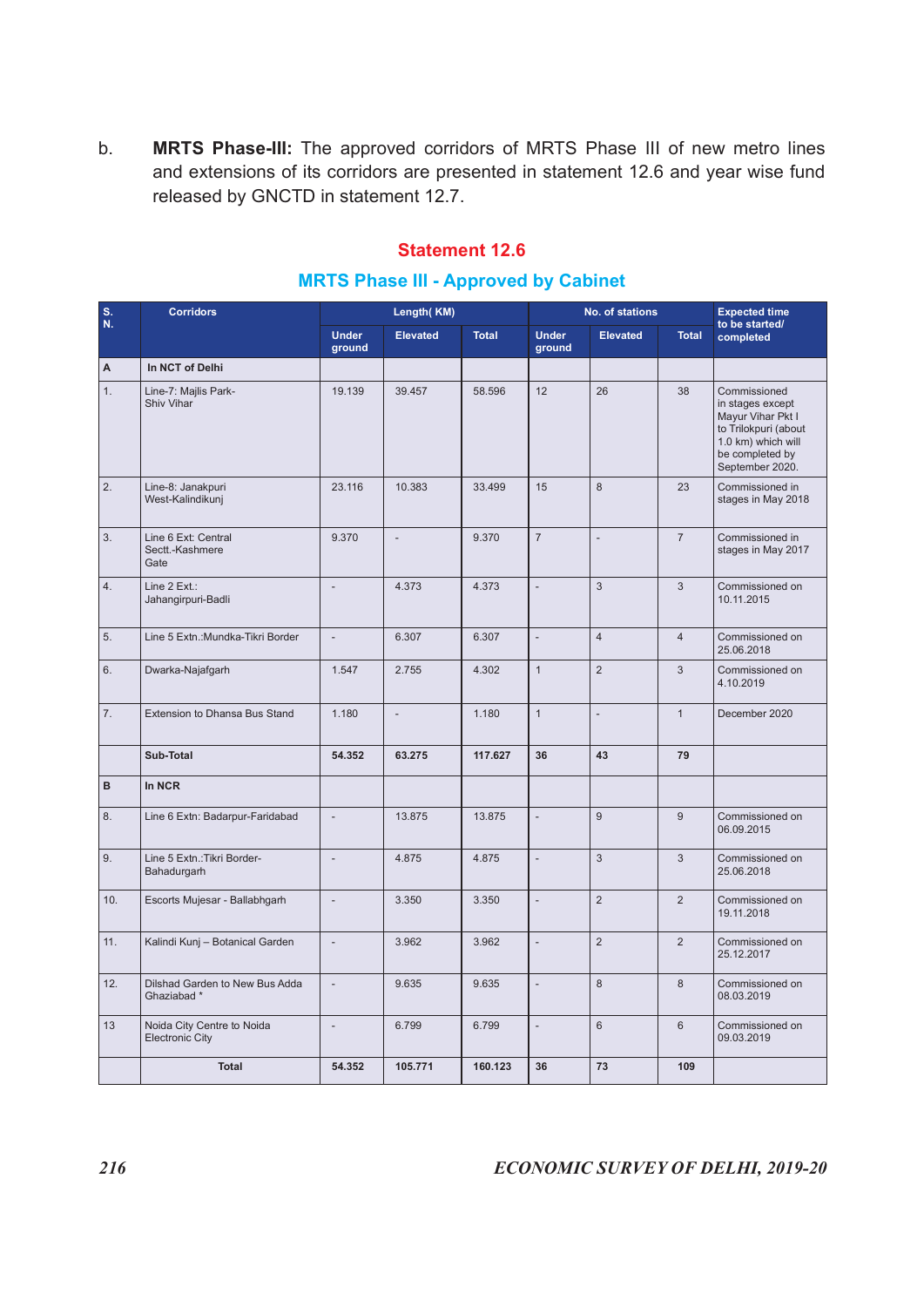#### YEAR-WISE FUND RELEASED FOR MRTS PHASE -III & IV BY GNCTD

|                  |                      |               |                                        | <b>Statement 12.7</b>                                                 |                            |              |
|------------------|----------------------|---------------|----------------------------------------|-----------------------------------------------------------------------|----------------------------|--------------|
|                  |                      |               |                                        | YEAR-WISE FUND RELEASED FOR MRTS PHASE -III & IV BY GNCTD             |                            |              |
|                  |                      |               |                                        |                                                                       |                            | (₹ in Crore) |
| S.<br><b>No</b>  | Year                 | <b>Equity</b> | <b>Subordinate</b><br>Debt for<br>Land | Reimbursement/<br>Subordinate debt<br>towards sales tax reimbursement | Loan to<br><b>MRTS</b> for | <b>Total</b> |
|                  |                      |               |                                        | acquisition on works contract<br><b>Act to DMRC</b>                   | of Central<br><b>Taxes</b> |              |
| $\mathbf{1}$     | 2011-12              | 749.70        | 216.00                                 |                                                                       | 294.00                     | 1259.7       |
| $\overline{2}$   | 2012-13              | 749.70        | 216.00                                 | ٠                                                                     | 294.00                     | 1259.7       |
| $\mathfrak{S}$   | 2013-14              | 672.20        | 200.00                                 |                                                                       | 170.00                     | 1042.2       |
| 4                | 2014-15              | 600.00        | 40.51                                  | $\overline{\phantom{a}}$                                              | $\overline{\phantom{a}}$   | 640.51       |
| 5                | 2015-16              | 827.00        | 40.00                                  | 577.00                                                                | $\overline{\phantom{a}}$   | 1444.00      |
| $6\,$            | 2016-17              | 323.27        | 39.50                                  | 300.00                                                                | 671.00                     | 1333.77      |
| $\overline{7}$   | 2017-18              | 240.00        | 5.50                                   | 660.00                                                                | 424.00                     | 1329.5       |
| $\boldsymbol{8}$ | 2018-19 (Ph-<br>III) | 38.13         |                                        | 37.78                                                                 | 22.10                      | 98.01        |
|                  | 2018-19 (Ph-<br>IV)  | 50.00         | 100.00                                 |                                                                       | 50.00                      | 200.00       |
|                  | <b>Total</b>         | 4250.00       | 857.51                                 | 1574.78                                                               | 1925.10                    | 8607.39      |

c. The total cost of Phase-III within Delhi is  $\bar{\tau}$  39784.56 crore out of which GNCTD share was  $\bar{\tau}$  8407.38 crore. GNCTD had released its total share of funds to DMRC towards DMRTS Phase-III till 31.03.2019.

- d. MRTS Phase- IV: DMRC prepared and submitted the Detailed Project Report (DPR) for Phase -IV of Delhi Metro, consisting of six corridors to Govt. of Delhi and Ministry of Housing & Urban Affairs, Govt. of India for approval. Proposed six corridors for phase-IV are presented in statement 12.8
- e. Government of NCT of Delhi approved all six corridors of the metro phase-IV project and 334 cars vide Cabinet decision 2666 dated 19.12.2018 at the cost of ₹ 46,845 crore wherein GNCTD share would be ₹ 9707.50 crore. Government of India accorded sanction to 3 Priority corridors of the metro phase-IV project and 244 cars vide Sanction Order dated 04.07.2019 at the cost of  $\bar{\tau}$  24948.65 crore wherein GNCTD share is 7844.70 crore which has been further revised vide Sanction Order dated 02.01.2020 to  $\bar{x}$  5886.95 cr.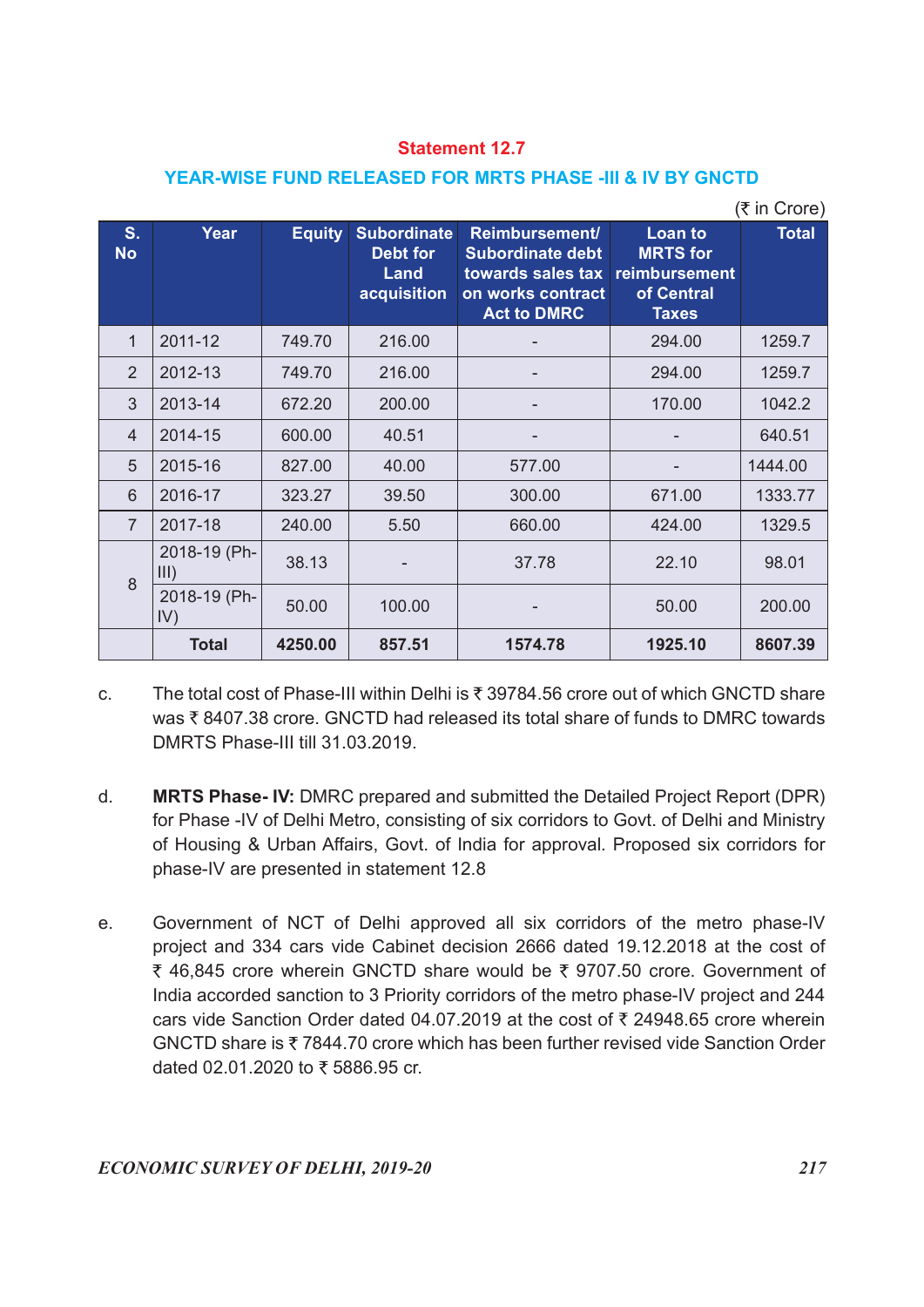#### MRTS Phase IV\*

| <b>Statement 12.8</b><br><b>MRTS Phase IV*</b><br>S.No.<br><b>Corridors</b><br><b>No. of stations</b><br>Length (km)<br>Mukundpur-Burari-Maujpur<br>12.55<br>06<br>j.<br>ii<br>R.K.Ashram-Janakpuri (West)<br>25<br>28.92<br>iii<br>Aerocity-Saket-Tughlakabad<br>20.20<br>15<br>Inderlok-Delhi Gate- Indraprastha<br>12.58<br>10<br>iv<br>Lajpat Nagar-Chirag Delhi-Saket G Block<br>7.96<br>07<br>${\sf V}$<br>Rithala-Bawana-Narela<br>21.72<br>16<br>vi<br><b>Total</b><br>79<br>103.93 |         |         |       |                                       |
|---------------------------------------------------------------------------------------------------------------------------------------------------------------------------------------------------------------------------------------------------------------------------------------------------------------------------------------------------------------------------------------------------------------------------------------------------------------------------------------------|---------|---------|-------|---------------------------------------|
|                                                                                                                                                                                                                                                                                                                                                                                                                                                                                             |         |         |       |                                       |
|                                                                                                                                                                                                                                                                                                                                                                                                                                                                                             |         |         |       |                                       |
|                                                                                                                                                                                                                                                                                                                                                                                                                                                                                             |         |         |       |                                       |
|                                                                                                                                                                                                                                                                                                                                                                                                                                                                                             |         |         |       |                                       |
|                                                                                                                                                                                                                                                                                                                                                                                                                                                                                             |         |         |       |                                       |
|                                                                                                                                                                                                                                                                                                                                                                                                                                                                                             |         |         |       |                                       |
|                                                                                                                                                                                                                                                                                                                                                                                                                                                                                             |         |         |       |                                       |
|                                                                                                                                                                                                                                                                                                                                                                                                                                                                                             |         |         |       |                                       |
|                                                                                                                                                                                                                                                                                                                                                                                                                                                                                             |         |         |       |                                       |
|                                                                                                                                                                                                                                                                                                                                                                                                                                                                                             |         |         |       |                                       |
|                                                                                                                                                                                                                                                                                                                                                                                                                                                                                             |         |         |       |                                       |
|                                                                                                                                                                                                                                                                                                                                                                                                                                                                                             |         |         |       |                                       |
|                                                                                                                                                                                                                                                                                                                                                                                                                                                                                             |         |         |       |                                       |
|                                                                                                                                                                                                                                                                                                                                                                                                                                                                                             |         |         |       |                                       |
|                                                                                                                                                                                                                                                                                                                                                                                                                                                                                             |         |         |       |                                       |
|                                                                                                                                                                                                                                                                                                                                                                                                                                                                                             |         |         |       |                                       |
|                                                                                                                                                                                                                                                                                                                                                                                                                                                                                             |         |         |       |                                       |
|                                                                                                                                                                                                                                                                                                                                                                                                                                                                                             |         |         |       |                                       |
|                                                                                                                                                                                                                                                                                                                                                                                                                                                                                             |         |         |       |                                       |
| The details regarding year-wise Average Daily Ridership is presented in Statement<br>a.<br>12.9                                                                                                                                                                                                                                                                                                                                                                                             |         |         |       |                                       |
| <b>Statement 12.9</b>                                                                                                                                                                                                                                                                                                                                                                                                                                                                       |         |         |       |                                       |
| <b>AVERAGE DAILY RIDERSHIP AND ROLLING STOCK</b>                                                                                                                                                                                                                                                                                                                                                                                                                                            | Year    |         |       | <b>Rolling Stock</b><br>(No. of Cars) |
| <b>Operational Route (Km)</b><br><b>Ridership</b><br><b>Excluding Airport</b><br><b>Express line</b>                                                                                                                                                                                                                                                                                                                                                                                        |         |         | 65.10 | 280                                   |
| 2007-08<br>625,000                                                                                                                                                                                                                                                                                                                                                                                                                                                                          | 2008-09 | 722,000 | 74.55 | 280                                   |

#### Statement 12.9

#### AVERAGE DAILY RIDERSHIP AND ROLLING STOCK

| Aerocity-Saket-Tughlakabad<br>iii<br>Inderlok-Delhi Gate- Indraprastha<br>iv<br>Lajpat Nagar-Chirag Delhi-Saket G Block<br>$\mathsf{V}$<br>Rithala-Bawana-Narela<br>vi<br><b>Total</b><br>*Corridors at S.No. (i), (ii) & (iii) have been sanctioned by Gol, remaining 3 corridors are under consideration of Gol.<br>The details regarding year-wise Average Daily Ridership is presented in Statement<br>a.<br>12.9<br><b>Statement 12.9</b><br><b>AVERAGE DAILY RIDERSHIP AND ROLLING STOCK</b><br><b>Ridership</b><br>Year<br>2007-08<br>625,000<br>722,000<br>2008-09<br>2009-10<br>919,000<br>2010-11<br>1259,000<br>2011-12<br>1660,000 |         | 20.20     | 15                                              |                      |
|------------------------------------------------------------------------------------------------------------------------------------------------------------------------------------------------------------------------------------------------------------------------------------------------------------------------------------------------------------------------------------------------------------------------------------------------------------------------------------------------------------------------------------------------------------------------------------------------------------------------------------------------|---------|-----------|-------------------------------------------------|----------------------|
|                                                                                                                                                                                                                                                                                                                                                                                                                                                                                                                                                                                                                                                |         |           | 12.58                                           | 10                   |
|                                                                                                                                                                                                                                                                                                                                                                                                                                                                                                                                                                                                                                                |         |           | 7.96                                            | 07                   |
|                                                                                                                                                                                                                                                                                                                                                                                                                                                                                                                                                                                                                                                |         |           | 21.72                                           | 16                   |
|                                                                                                                                                                                                                                                                                                                                                                                                                                                                                                                                                                                                                                                |         |           | 103.93                                          | 79                   |
|                                                                                                                                                                                                                                                                                                                                                                                                                                                                                                                                                                                                                                                |         |           |                                                 |                      |
|                                                                                                                                                                                                                                                                                                                                                                                                                                                                                                                                                                                                                                                |         |           |                                                 |                      |
|                                                                                                                                                                                                                                                                                                                                                                                                                                                                                                                                                                                                                                                |         |           | <b>Operational Route (Km)</b>                   | <b>Rolling Stock</b> |
|                                                                                                                                                                                                                                                                                                                                                                                                                                                                                                                                                                                                                                                |         |           | <b>Excluding Airport</b><br><b>Express line</b> | (No. of Cars)        |
|                                                                                                                                                                                                                                                                                                                                                                                                                                                                                                                                                                                                                                                |         |           | 65.10                                           | 280                  |
|                                                                                                                                                                                                                                                                                                                                                                                                                                                                                                                                                                                                                                                |         |           | 74.55                                           | 280                  |
|                                                                                                                                                                                                                                                                                                                                                                                                                                                                                                                                                                                                                                                |         |           | 95.79                                           | 376                  |
|                                                                                                                                                                                                                                                                                                                                                                                                                                                                                                                                                                                                                                                |         |           | 161.45                                          | 844                  |
|                                                                                                                                                                                                                                                                                                                                                                                                                                                                                                                                                                                                                                                |         |           | 167.33                                          | 1022                 |
|                                                                                                                                                                                                                                                                                                                                                                                                                                                                                                                                                                                                                                                | 2012-13 | 1926,000  | 167.33                                          | 1094                 |
|                                                                                                                                                                                                                                                                                                                                                                                                                                                                                                                                                                                                                                                |         |           |                                                 |                      |
|                                                                                                                                                                                                                                                                                                                                                                                                                                                                                                                                                                                                                                                | 2013-14 | 2190,000  | 167.33                                          | 1282                 |
|                                                                                                                                                                                                                                                                                                                                                                                                                                                                                                                                                                                                                                                | 2014-15 | 2386,000  | 170.56                                          | 1306                 |
|                                                                                                                                                                                                                                                                                                                                                                                                                                                                                                                                                                                                                                                | 2015-16 | 2600,000  | 189.747                                         | 1392                 |
|                                                                                                                                                                                                                                                                                                                                                                                                                                                                                                                                                                                                                                                | 2016-17 | 2761,342* | 194.844                                         | 1426                 |
|                                                                                                                                                                                                                                                                                                                                                                                                                                                                                                                                                                                                                                                | 2017-18 | 2537,175* | 228.78                                          | 1818                 |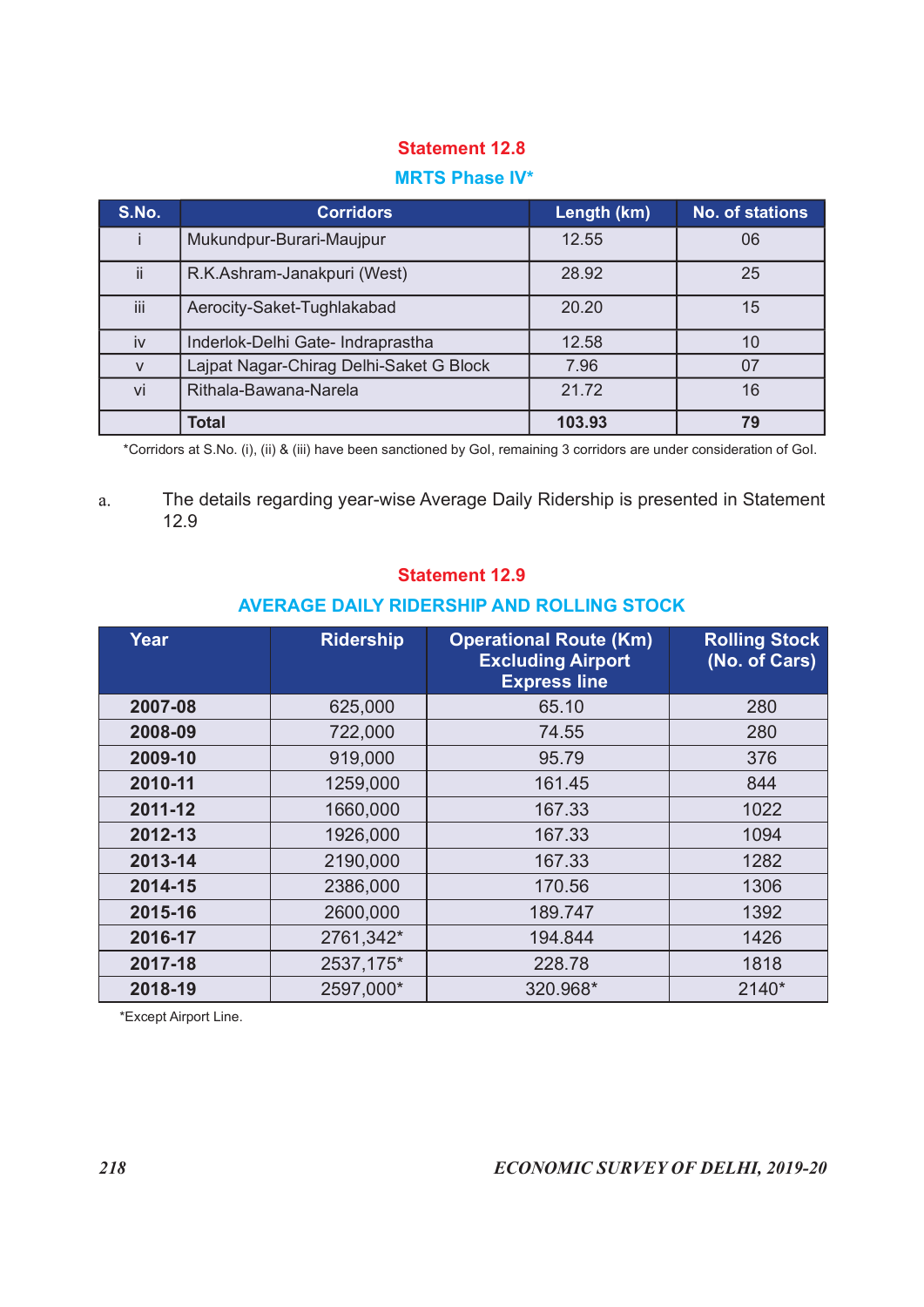# g. DMRC Feeder Bus Service.

 Feeder Bus Services is a special provision made by DMRC to facilitate the last mile connectivity. 174 Non-AC metro feeder buses are in service, which are being plied on 32 routes as on February 2020. Presently, DMRC is in the process to procure 100 AC e-buses to be operated on 10 new routes under FAME-2 scheme.

# 12. RRTS

 To address the issues of pollution and congestion in NCR, "Functional Plan on Transport for NCR-2032" prepared by National Capital Region Planning Board (NCRPB) recommended eight Regional Rapid Transit System (RRTS) Corridors to connect various important towns of NCR with high speed rail based mass commuter transit system. The Task Force constituted by the Planning Commission prioritized three corridors i.e Delhi-Ghaziabad-Meerut, Delhi-Sonipat-Panipat and Delhi-Gurgaon-Rewari-Alwar for implementation in the first phase. RRTS has been identifies as one of the most priority project for the NCR region for sustainable urban development, reducing congestion and pollution and improving quality of life in Delhi.

 The three prioritized RRTS corridors are planned to originate from a common elevated terminus station Sarai Kale Khan in Delhi. Such a common terminus station will facilitate inter-connectivity/inter-operability among three corridors.

- a. Delhi-Meerut RRTS Corridor is of 82.15 km length of which 68.03 km is elevated and 14.12 km is underground. Delhi portion 13 km length comprises 03 stations at Shastri Nagar, Anand Vihar and Sarai Kale Khan. The project completion cost is estimated as ₹ 30,274 crore and contribution of GNCTD is ₹ 1,180 crore.
- b. Delhi-Gurgaon-Rewari-Alwar corridor is to be implemented in following three phases:

 Phase-I: Delhi-Gurgaon-Rewari-SNB (Shahjahanpur-Neemrna-Behror) Urban Complex Phase-II : SNB Urban Complex-Sotanala RIICO Industrial area Phase-III : SNB Urban Complex-Alwar

 The total length of this corridor is 106.5 km, of which Delhi portion is 22.08 km comprises 04 stations. The project completion cost is estimated as  $\bar{\tau}$  37,690 cr. and contribution of GNCTD is  $\overline{z}$  3,152 cr.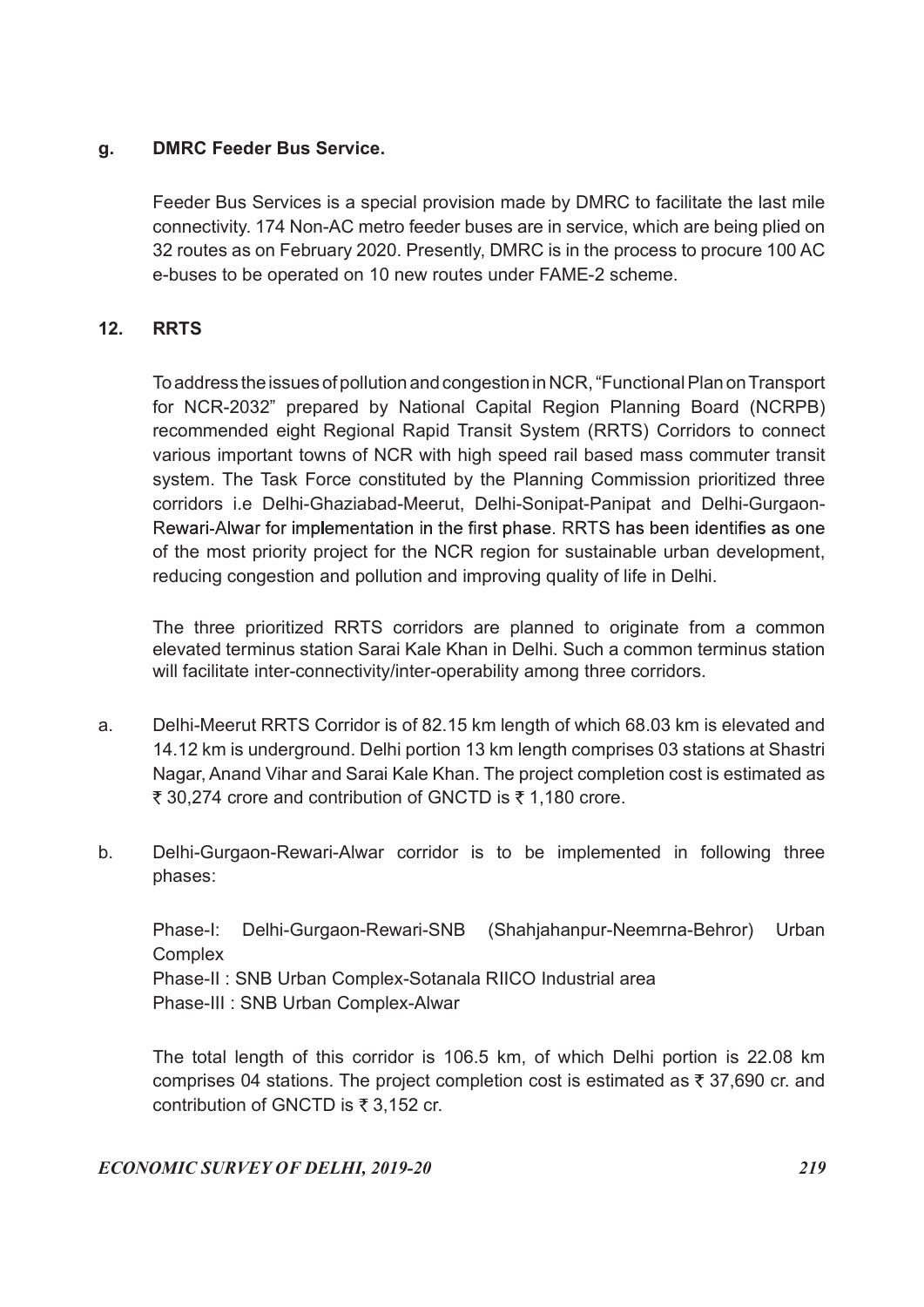c. Regarding Delhi-Panipat RRTS Corridor as per the draft DPR, Originating Point is common terminus station at Sarai Kale Khan and the end point is Panipat depot station. The said corridor is of 104 km length of which 93 km is elevated and 11 km is underground. The six stations proposed in Delhi at Sarai Kale Khan, Indraprastha, Kashmere Gate, Burari Crossing, Mukarba Chowk & Alipur.

# 13. Flyovers and Bridges:

 A number of transport infrastructure projects at Ring Road and Outer Ring Road were made to encourage uses of public transport in Delhi. Flyovers at Madhuban Chowk to Mukerba Chowk, Vikas Puri to Meera Bagh, Mangolpuri to Madhuban Chowk, Wazirabad to Mukerba Chowk has been opened for public. At present there are 86 number of flyovers including Signature Bridge completed at various places in Delhi.

- a. C/o Signature Bridge at Wazirabad, Delhi: Due to tremendous increase in population of Trans-Yamuna Area, there was pressing demand for additional East-West corridors over River Yamuna. Therefore, a new bridge was proposed on the down-stream of existing bridge-cum-barrage at Wazirabad. The objective of this project was to have a signal free approach from NH-1 (Road No. 45) on western bank and Wazirabad Road (Road No. 59 Khajuri Khas intersection) on the Eastern bank for entry & exit of traffic in two directions. The main Signature Bridge and approaches on both sides at a cost of  $\bar{\tau}$  1518.37 crore constructed and have been opened to traffic now.
- b. Construction of Flyover at Shastri Park and Seelampur :-The project has been sanctioned for  $\bar{\tau}$  303 crores on 2019-20. The work is in progress and an amount of 147 crore has been incurred till January 2020. About 60% work has been done in this project till Dec, 2019. The work is likely to be completed by August' 2020.
- c. Barapullah Phase-III : Barapullah, Phase-III stretch from Sarai Kale Khan to Mayur Vihar Phase-I has been sanctioned for  $\bar{\tau}$  1260.63 crore and the work is in progress and about 73% work has been done in this project till Dec, 2019. An amount of  $\bar{\tau}$ 690.55 crore has been spent on the project till December 2020. Progress of work is held up due to some land acquisition issues. The land is to be acquires under Land Acquisition Act 2013. The work will be completed tentatively by 30.9.2021.
- d. Corridor improvement of outer Ring Road from IIT to NH-8:- The project of Construction of (Part-A) Flyover on portal structure linking existing Munirka Flyover in the east to the point beyond Army RR Hospital in the west on the Outer Ring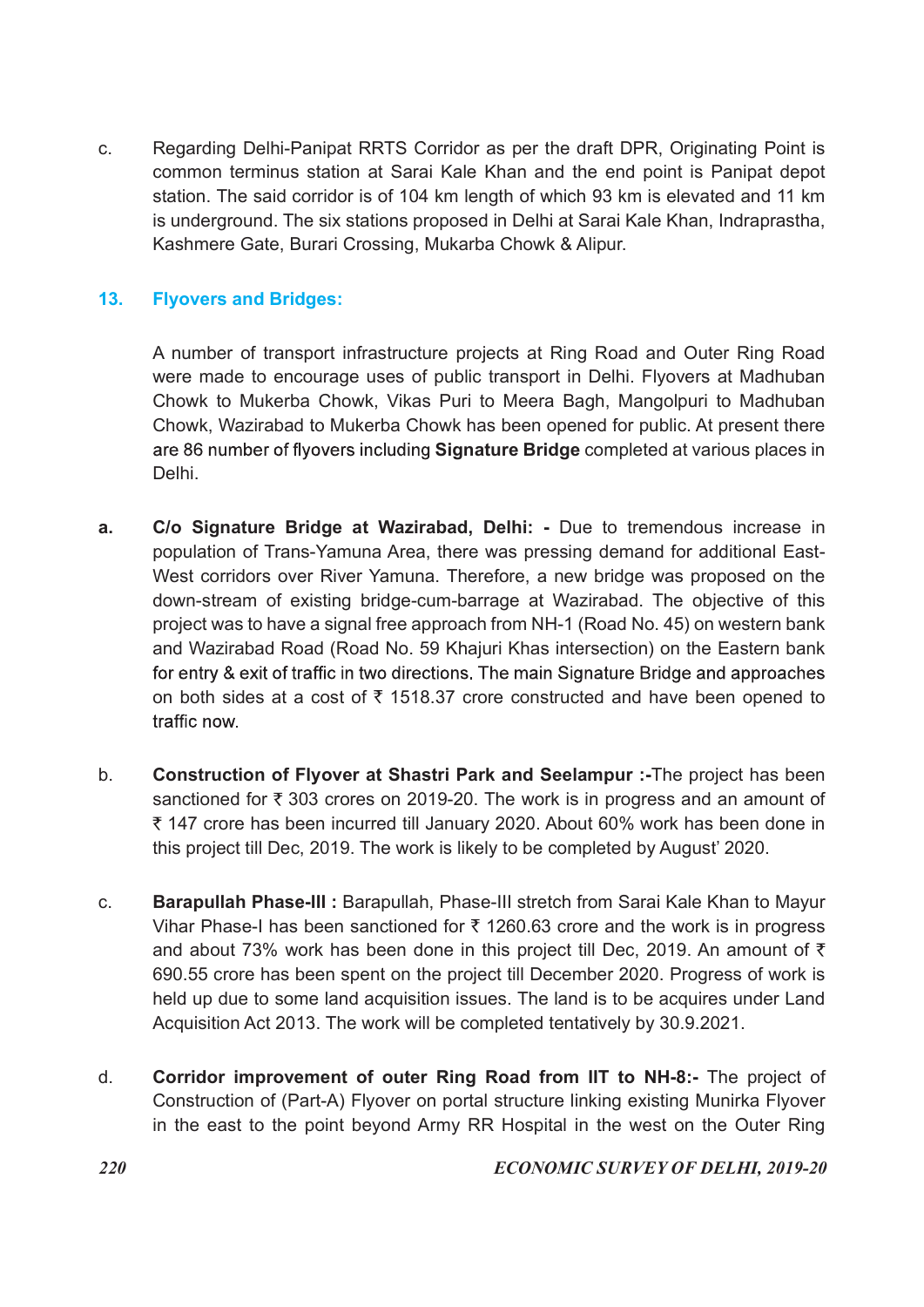Road and (Part-B) Underpass at junction of BJ Marg and Inner Ring road has been approved at the cost of  $\bar{\tau}$  364 crore. 82% work of the project has been completed till Dec, 2019. The Flyover from Munirka to RR Hospital on ORR has been completed and opened to traffic. The remaining work will be completed by June, 2020.

- e. Construction of Underpass at Ashram Chowk along Mathura Road: The estimated cost of this project is  $\overline{\zeta}$  77.92 crore along with shifting of services. This project has been awarded recently. Project will be completed by July 2020.
- f. Streets scapping of PWD Roads:- The work of improvement of road geometry, provision of pedestrian facilities, improvement of footpaths/intersection islands had been undertaken for seven important corridors in Delhi. Budget Provision of  $\bar{\tau}$  100 crore has been kept in BE 2019-20.
- g. Installation of CCTV Cameras:- The work of installing CCTV Cameras at desired locations for safety and surveillance has been taken up by PWD. The work of Supply, Installation, Testing and Commissioning of 2.80 lakh CCTV cameras (4000 in each Assembly Constituency) in Delhi is in progress. Vide cabinet Decision No. 2731 dated 8.8.2019 installation of CCTV cameras in Assembly Constituencies (ACs) increased to 4000 from 2000 has been approved. The Phase-I work of installation of CCTV cameras throughout Delhi is in progress. The estimated cost for phase-I work is  $\bar{\tau}$ 571.40 crore. ( $\overline{\xi}$  320.96 crore capital cost and  $\overline{\xi}$  250.44 crore maintenance cost). The estimated cost of Phase-II of Commissioning of CCTV cameras is  $\bar{\tau}$  613.53 crore ( $\bar{\tau}$ 355.59 crore capital cost and  $\overline{\tau}$  257.94 crore maintenance cost). Expenditure of  $\overline{\tau}$  116 crore has been incurred till January 2020 and the work is in progress. Approx.1,27,000 cameras at desired locations in Delhi have been installed till December 2019.

# 14. Pedestrian Facilities - Foot Over Bridges (FOBs)

Traffic regulation and road construction in Delhi have to take care of cyclists and pedestrians including bus commuters. On main arterial roads, there are very few pedestrian crossing and a few over bridges or subways. Approximately 90 numbers of footover Bridges have also been completed at various places in Delhi by end of 2019. The work of 22 FOBs are in progress and likely to be completed by 31.12.2020. An evaluation study on footover bridge and subways in Delhi was carried out to get feedback on utilization pattern and to take remedial measures to eradicate bottlenecks for improving utilization of FOBs and subways. The survey data of users indicates that most people are concerned about deployment of security, cleanliness and mechanised system like lifts and escalators.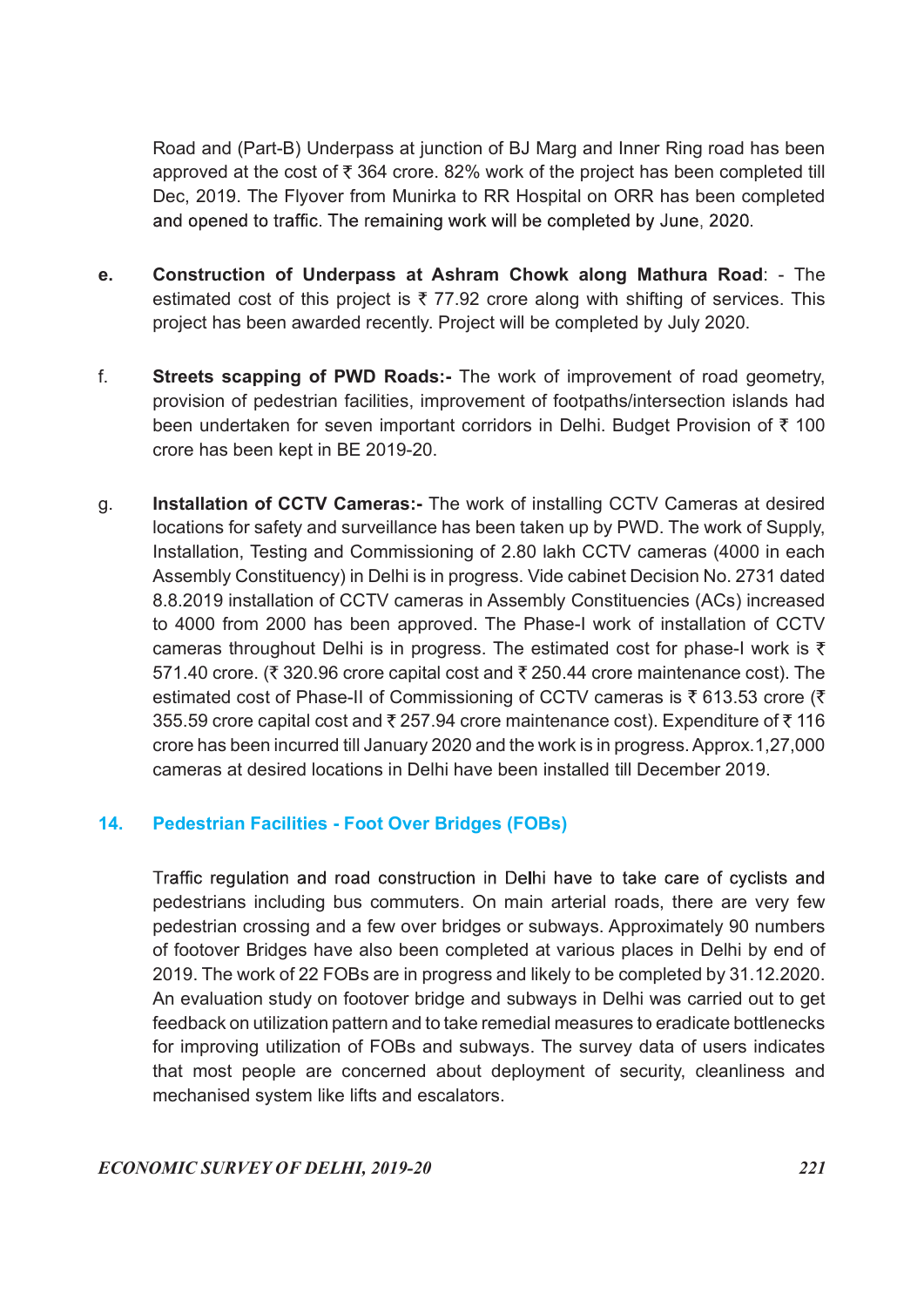# 15. Delhi Transport Infrastructure Development Corporation (DTIDC).

 The Corporation has been created with the objectives of development, implementation, operation and maintenance of urban transport infrastructure and funding of the expenses associated with transport planning, project development expenses for specific projects, capital expenditure support for specific projects and operations and maintenance expenditure for providing sustainable public service, infrastructural improvement for all ISBTs.

# 16. Delhi Transport Corporation (DTC).

a. DTC is the largest public transport entity in the NCR. DTC operates 3849 buses on 437 city routes and 8 NCR routes. DTC has also been operating International Bus Service on Delhi– Kathmandu. Daily average passengers in DTC buses is about 30.15 lakh during 2018-19. Common Mobility Cards (One) have been implemented in all DTC Buses. Electronic Ticketing Machine (ETMs) based automatic fare collection system (AFCS) in DTC Buses has been fully implemented. The performance of DTC is presented in Statement 12.10 and an activity of DTC is presented in Statement 12.11. provement for all ISBTs.<br> **Example 1888**<br>
FC is the largest public transport entity in the NCR. DTC operates 3849 bu<br>
TC is the largest public transport entity in the NCR. DTC operates 3849 bu<br>
TC is the largest public tra

| a.             | 12.11.       |                              |                                               | DTC is the largest public transport entity in the NCR. DTC operates 3849 buses on<br>437 city routes and 8 NCR routes. DTC has also been operating International Bus<br>Service on Delhi- Kathmandu. Daily average passengers in DTC buses is about<br>30.15 lakh during 2018-19. Common Mobility Cards (One) have been implemented in<br>all DTC Buses. Electronic Ticketing Machine (ETMs) based automatic fare collection<br>system (AFCS) in DTC Buses has been fully implemented. The performance of DTC<br>is presented in Statement 12.10 and an activity of DTC is presented in Statement<br><b>Statement 12.10</b> |                                 |                                                                  |                                                                  |  |
|----------------|--------------|------------------------------|-----------------------------------------------|-----------------------------------------------------------------------------------------------------------------------------------------------------------------------------------------------------------------------------------------------------------------------------------------------------------------------------------------------------------------------------------------------------------------------------------------------------------------------------------------------------------------------------------------------------------------------------------------------------------------------------|---------------------------------|------------------------------------------------------------------|------------------------------------------------------------------|--|
|                |              |                              |                                               | PERFORMANCE OF DELHI TRANSPORT CORPORATION (DTC)                                                                                                                                                                                                                                                                                                                                                                                                                                                                                                                                                                            |                                 |                                                                  |                                                                  |  |
| S.<br>No.      | <b>Years</b> | <b>Fleet</b><br>$($ In No's) | <b>Fleet</b><br><b>Utilization</b><br>(ln % ) | <b>Vehicle</b><br><b>Utilization</b><br>(Km/Bus/Day)                                                                                                                                                                                                                                                                                                                                                                                                                                                                                                                                                                        | Load<br><b>Factor</b><br>(ln %) | <b>Passenger</b><br><b>Carried per</b><br>bus daily<br>(In No's) | <b>Daily</b><br><b>Average</b><br><b>Passengers</b><br>(In Lakh) |  |
| $\mathbf{1}$   | 2005-06      | 3469                         | 90.51                                         | 226                                                                                                                                                                                                                                                                                                                                                                                                                                                                                                                                                                                                                         | 74.42                           | 973                                                              | 30.52                                                            |  |
| $\overline{2}$ | 2006-07      | 3444                         | 81.47                                         | 199                                                                                                                                                                                                                                                                                                                                                                                                                                                                                                                                                                                                                         | 77.18                           | 951                                                              | 26.77                                                            |  |
| 3              | 2007-08      | 3537                         | 82.47                                         | 177                                                                                                                                                                                                                                                                                                                                                                                                                                                                                                                                                                                                                         | 87.82                           | 848                                                              | 24.04                                                            |  |
| $\overline{4}$ | 2008-09      | 3804                         | 77.03                                         | 171                                                                                                                                                                                                                                                                                                                                                                                                                                                                                                                                                                                                                         | 68.83                           | 772                                                              | 22.62                                                            |  |
| 5              | 2009-10      | 4725                         | 80.99                                         | 184                                                                                                                                                                                                                                                                                                                                                                                                                                                                                                                                                                                                                         | 69.84                           | 776                                                              | 24.16                                                            |  |
| $6\phantom{1}$ | 2010-11      | 6204                         | 75.03                                         | 185                                                                                                                                                                                                                                                                                                                                                                                                                                                                                                                                                                                                                         | 71.43                           | 700                                                              | 30.32                                                            |  |
| $\overline{7}$ | 2011-12      | 5892                         | 84.27                                         | 199                                                                                                                                                                                                                                                                                                                                                                                                                                                                                                                                                                                                                         | 77.75                           | 863                                                              | 44.2                                                             |  |
| 8              | 2012-13      | 5445                         | 85.77                                         | 202                                                                                                                                                                                                                                                                                                                                                                                                                                                                                                                                                                                                                         | 92.90                           | 973                                                              | 46.77                                                            |  |
| 9              | 2013-14      | 5223                         | 85.51                                         | 190                                                                                                                                                                                                                                                                                                                                                                                                                                                                                                                                                                                                                         | 86.63                           | 952                                                              | 43.47                                                            |  |
| 10             | 2014-15      | 4712                         | 83.99                                         | 188                                                                                                                                                                                                                                                                                                                                                                                                                                                                                                                                                                                                                         | 85.02                           | 930                                                              | 38.87                                                            |  |
| 11             | 2015-16      | 4352                         | 83.63                                         | 191                                                                                                                                                                                                                                                                                                                                                                                                                                                                                                                                                                                                                         | 82.00                           | 927                                                              | 35.37                                                            |  |
| 222            |              |                              |                                               |                                                                                                                                                                                                                                                                                                                                                                                                                                                                                                                                                                                                                             |                                 |                                                                  | <b>ECONOMIC SURVEY OF DELHI, 2019-20</b>                         |  |

#### Statement 12.10

# PERFORMANCE OF DELHI TRANSPORT CORPORATION (DTC)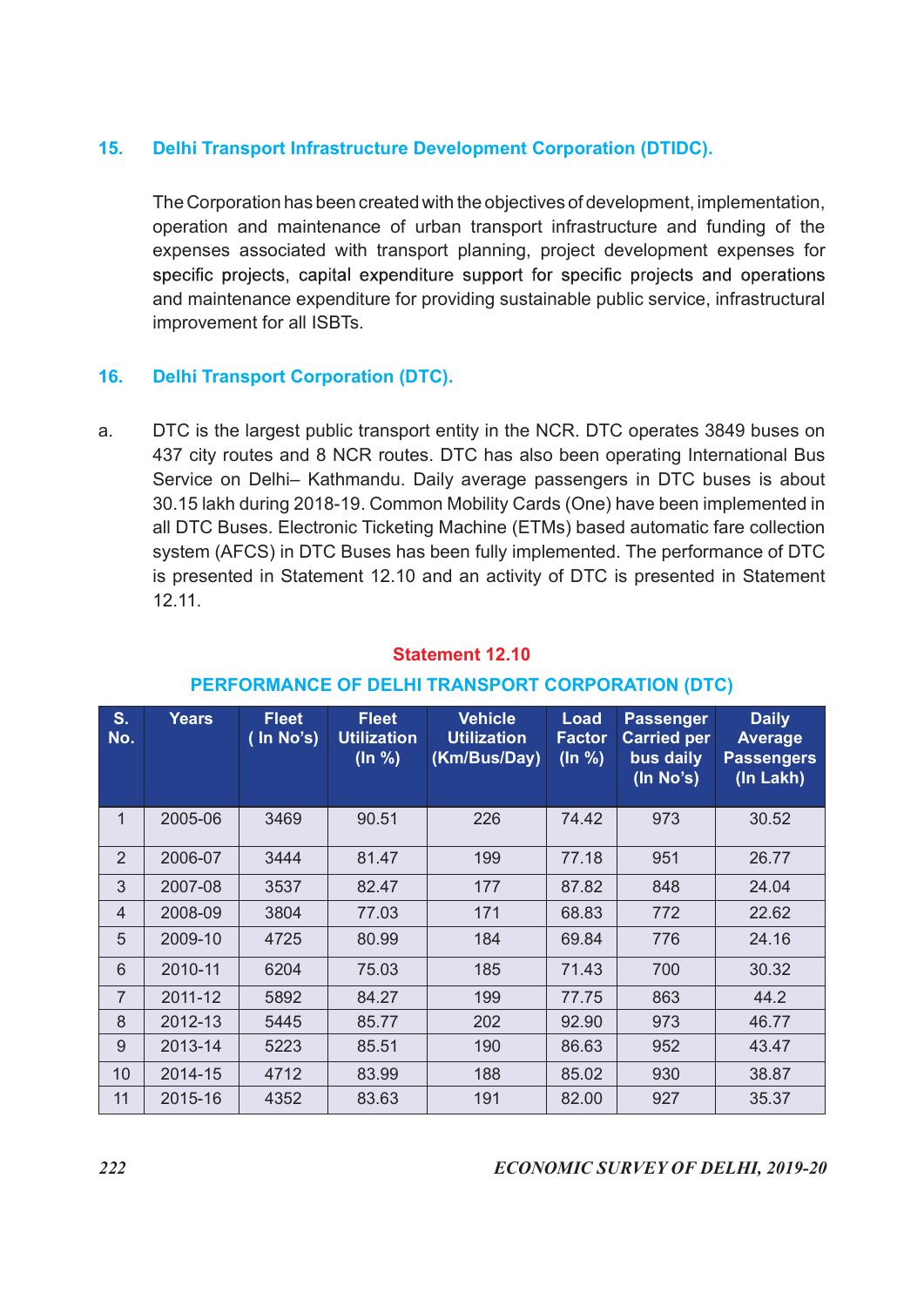| S <sub>1</sub>   | <b>Years</b>                                                         |                               | <b>Fleet</b> |                 | <b>Fleet</b>                  |                        | <b>Vehicle</b>     |     | <b>Load</b>              | Passenger                                    |           | <b>Daily</b>                                     |       |  |
|------------------|----------------------------------------------------------------------|-------------------------------|--------------|-----------------|-------------------------------|------------------------|--------------------|-----|--------------------------|----------------------------------------------|-----------|--------------------------------------------------|-------|--|
| No.              |                                                                      |                               | (In No's)    |                 | <b>Utilization</b><br>(ln % ) | (Km/Bus/Day)           | <b>Utilization</b> |     | <b>Factor</b><br>(ln % ) | <b>Carried per</b><br>bus daily<br>(ln No's) |           | <b>Average</b><br><b>Passengers</b><br>(In Lakh) |       |  |
| 12               | 2016-17                                                              |                               | 4027         |                 | 85.12                         |                        | 199                |     | 81.36                    | 890                                          |           | 31.55                                            |       |  |
| 13               | 2017-18                                                              |                               | 3951         |                 | 85.69                         |                        | 191                |     | 83.83                    | 878                                          |           | 29.86                                            |       |  |
| 14               | 2018-19                                                              | 3849<br>84.62<br>81.34<br>195 |              |                 |                               |                        |                    |     |                          | 915<br>30.15                                 |           |                                                  |       |  |
|                  | Source: - Operational Statistics of DTC                              |                               |              |                 |                               |                        |                    |     |                          |                                              |           |                                                  |       |  |
|                  |                                                                      |                               |              |                 |                               | <b>Statement 12.11</b> |                    |     |                          |                                              |           |                                                  |       |  |
|                  | <b>ACTIVITIES OF DELHI TRANSPORT CORPORATION: 2016-17 to 2018-19</b> |                               |              |                 |                               |                        |                    |     |                          |                                              |           |                                                  |       |  |
|                  | <b>Details</b>                                                       |                               |              | 2016-17         |                               |                        | 2017-18            |     |                          |                                              |           | 2018-19                                          |       |  |
|                  |                                                                      |                               | <b>AC</b>    | <b>Standard</b> | <b>Total</b>                  | Non-<br><b>AC</b>      |                    |     | <b>AC</b> Standard Total | Non-<br><b>AC</b>                            | <b>AC</b> | <b>Standard</b>                                  | Total |  |
| S.<br>No         |                                                                      | Non-<br><b>AC</b>             |              |                 |                               |                        |                    |     |                          |                                              |           |                                                  |       |  |
| $\vert 1. \vert$ | Total Buses in<br>the Fleet (At the<br>end)                          | 2506                          | 1275         | 246             | 4027                          | 2506                   | 1275               | 170 | 3951                     | 2506                                         | 1275      | 68                                               | 3849  |  |

#### Statement 12.11

#### ACTIVITIES OF DELHI TRANSPORT CORPORATION: 2016-17 to 2018-19

|                  |                                                                                                                 |                   |                          |                 | (ln % )        |                        | (Km/Bus/Day)             |                          | (ln % ) | bus daily<br>(ln No's)   |                          | <b>Passengers</b><br>(In Lakh) |                |
|------------------|-----------------------------------------------------------------------------------------------------------------|-------------------|--------------------------|-----------------|----------------|------------------------|--------------------------|--------------------------|---------|--------------------------|--------------------------|--------------------------------|----------------|
| 12               | 2016-17                                                                                                         |                   | 4027                     |                 | 85.12          |                        | 199                      |                          | 81.36   | 890                      |                          | 31.55                          |                |
| 13               | 2017-18                                                                                                         |                   | 3951                     |                 | 85.69          |                        | 191                      |                          | 83.83   | 878                      |                          | 29.86                          |                |
| 14               | 2018-19                                                                                                         |                   | 3849                     |                 | 84.62          |                        | 195                      |                          | 81.34   | 915                      |                          | 30.15                          |                |
|                  | Source: - Operational Statistics of DTC<br><b>ACTIVITIES OF DELHI TRANSPORT CORPORATION: 2016-17 to 2018-19</b> |                   |                          |                 |                | <b>Statement 12.11</b> |                          |                          |         |                          |                          |                                |                |
| S.<br>No         | <b>Details</b>                                                                                                  |                   |                          | 2016-17         |                |                        |                          | 2017-18                  |         |                          |                          | 2018-19                        |                |
|                  |                                                                                                                 | Non-<br><b>AC</b> | <b>AC</b>                | <b>Standard</b> | Total          | Non-<br><b>AC</b>      |                          | AC Standard              | Total   | Non-<br>AC               | <b>AC</b>                | <b>Standard</b>                | Total          |
| 1.               | Total Buses in<br>the Fleet (At the<br>end)                                                                     | 2506              | 1275                     | 246             | 4027           | 2506                   | 1275                     | 170                      | 3951    | 2506                     | 1275                     | 68                             | 3849           |
| $\overline{2}$   | Buses on Road<br>(Daily Average)                                                                                | 2238              | 1065                     | 244             | 3547           | 2232                   | 1078                     | 92                       | 3402    | 2197                     | 1071                     | 27                             | 3295           |
| 3.               | Passengers<br>(in Crore)                                                                                        | 87.96             | 20.63                    | 6.57            | 115.16         | 84.86                  | 21.77                    | 2.35                     | 108.98  | 84.96                    | 24.35                    | 0.74                           | 110.15         |
| 4.               | Daily Average<br>Passengers<br>(in Lakh)                                                                        | 24.13             | 5.65                     | 1.80            | 31.55          | 23.25                  | 5.97                     | 0.64                     | 29.86   | 23.28                    | 6.67                     | 0.20                           | 30.15          |
| 5.               | Kilometer<br>operated<br>(in Crore)                                                                             | 16.60             | 7.64                     | 1.54            | 25.78          | 15.78                  | 7.41                     | 0.54                     | 23.73   | 15.68                    | 7.57                     | 0.15                           | 23.40          |
| 6.               | Kilometer<br>operated Daily<br>Average<br>(in lakh)                                                             | 4.55              | 2.10                     | 0.42            | 7.07           | 4.32                   | 2.03                     | 0.15                     | 6.50    | 4.30                     | 2.07                     | 0.04                           | 6.41           |
|                  | 7. Break-down per<br>10000 buses                                                                                | 706               | $\Big $ 952              | 461             | 763 713        |                        | 923                      | 730                      | 780     | 710                      | 898                      | 735                            | 781            |
| 8.               | Accidents                                                                                                       | 82                | 35                       | 11              | 128            | 75                     | 43                       | $\mathbf{3}$             | 121     | 79                       | 45                       | $\mathbf{1}$                   | 125            |
| $\overline{9}$ . | Inter-State Bus<br>Route Service                                                                                | $\sim$            | $\overline{\phantom{a}}$ | $\sim$          | 9              |                        | $\overline{\phantom{a}}$ | $\overline{\phantom{a}}$ | 8       | $\overline{\phantom{a}}$ | $\overline{\phantom{a}}$ | $\overline{\phantom{a}}$       | 8              |
| 10.              | D.T.C.<br>Workshop                                                                                              | $\sim$            | $\overline{\phantom{a}}$ | $\sim$          | $\overline{2}$ |                        | $\overline{\phantom{a}}$ | $\sim$                   | 2       | $\sim$                   | $\sim$                   | $\sim$                         | $\overline{2}$ |
| 11.              | D.T.C. Depots                                                                                                   | $\sim$            | $\sim$                   | $\sim$          | 39             | $\sim$                 | $\sim$                   | $\overline{\phantom{a}}$ | 39      | $\sim$                   | $\sim$                   | $\sim$                         | 39             |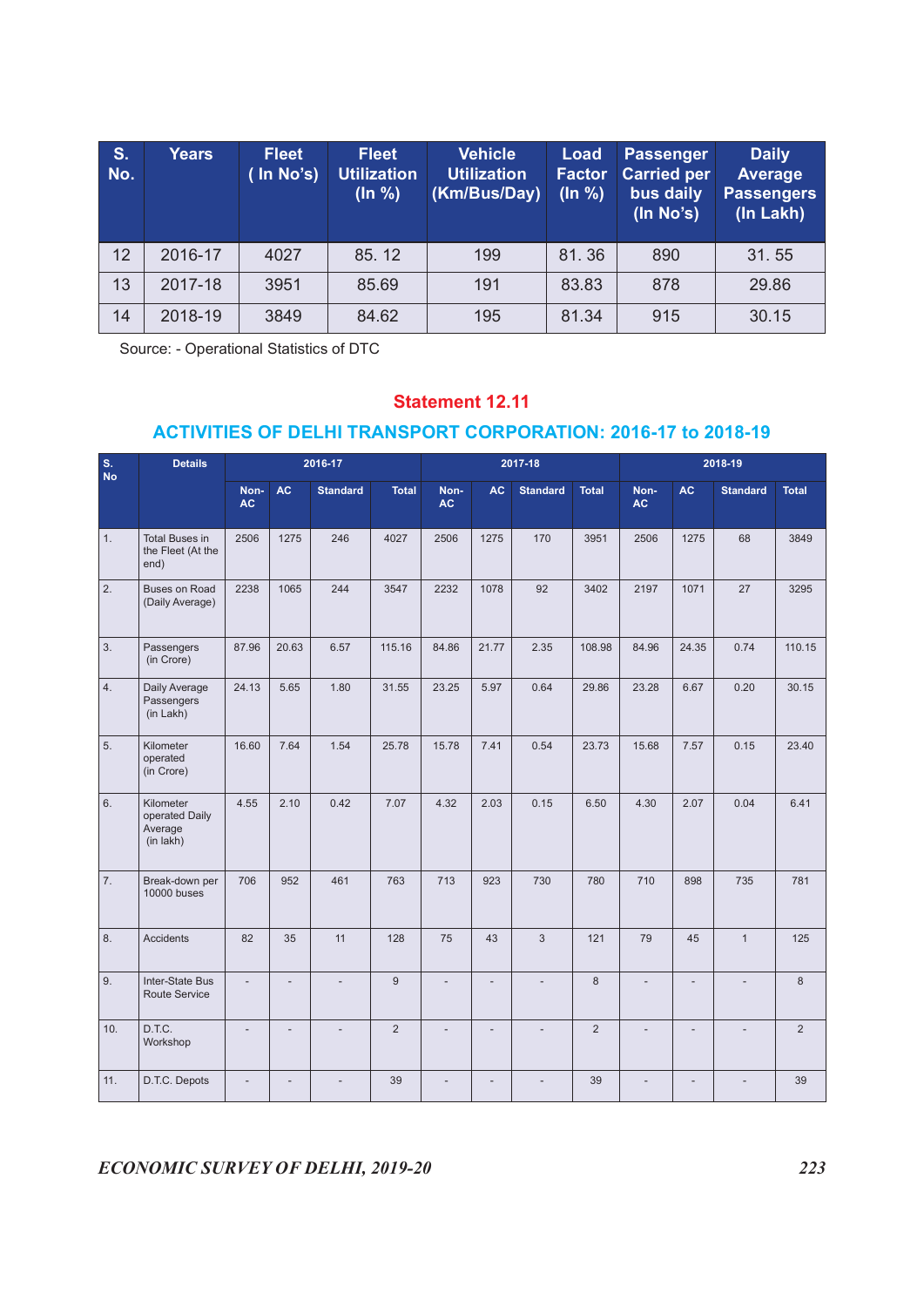- b. Government is providing various concessions in the bus fares to students, senior citizens, Disabled, freedom fighters etc in DTC and Cluster Burses. The concession amount is reimbursed by GNCTD. The Govt. of NCT of Delhi has reimbursed an amount of ₹100.00 Crore for concessional passes during 2018-19.
- 17. Cluster Buses: The Government of NCT of Delhi initiated the Scheme in 2011- 12 for Corporatization of Private Stage Carriage Service to substitute the Blue line private stage carriage system under Public Private Partnership (PPP) model. Under this scheme, 657 stage carriage bus routes of Delhi have been divided into 17 distinct clusters. As on February 2020, 2412 cluster buses are being operated in 12 clusters in the NCT of Delhi. Electronic Ticketing Machine (ETMs) based automatic fare collection system (AFCS) in Cluster Buses has been fully implemented. Further, Common Mobility Card has been successfully implemented in all the cluster buses to promote digital transaction inter-alia with common ticketing amongst Delhi Metro, DTC and Cluster buses in fares. The performance data of the cluster buses are given under:- **T.** Cluster Buses: - The Government of NCT of Delhi initiated the Scheme 12 for Corporatization of Private Stage Carriage Service to substitute the private stage carriage system under Public Private Partnership (PPP) mod private stage carriage system under Public Private Partnership (PF<br>this scheme, 657 stage carriage bus routes of Delhi have been<br>distinct clusters. As on February 2020, 2412 cluster buses are beir<br>clusters in the NCT of De e carriage system under Public Private Partnership (PPP) model. Under<br>
657 stage carriage bus routes of Delhi have been divided into 17<br>
encs. As on February 2020, 2412 cluster buses are being operated in 12<br>
enc. As on Fe

|      | under:-                                           |                      |                                              | distinct clusters. As on February 2020, 2412 cluster buses are being operated in 12<br>clusters in the NCT of Delhi. Electronic Ticketing Machine (ETMs) based automatic<br>fare collection system (AFCS) in Cluster Buses has been fully implemented. Further,<br>Common Mobility Card has been successfully implemented in all the cluster buses<br>to promote digital transaction inter-alia with common ticketing amongst Delhi Metro,<br>DTC and Cluster buses in fares. The performance data of the cluster buses are given |                            |                                                     |                                                                  |
|------|---------------------------------------------------|----------------------|----------------------------------------------|-----------------------------------------------------------------------------------------------------------------------------------------------------------------------------------------------------------------------------------------------------------------------------------------------------------------------------------------------------------------------------------------------------------------------------------------------------------------------------------------------------------------------------------|----------------------------|-----------------------------------------------------|------------------------------------------------------------------|
|      |                                                   |                      |                                              | <b>Statement 12.12</b><br><b>PERFORMANCE OF CLUSTER BUSES</b>                                                                                                                                                                                                                                                                                                                                                                                                                                                                     |                            |                                                     |                                                                  |
| S.No | <b>Years</b>                                      | <b>Fleet</b><br>(No) | <b>Fleet</b><br><b>Utilization</b><br>(ln %) | <b>Vehicle</b><br><b>Utilization</b><br>(Km/Bus/Day)                                                                                                                                                                                                                                                                                                                                                                                                                                                                              | Load<br>Factor*<br>(ln % ) | <b>Passenger</b><br><b>Carried per</b><br>bus daily | <b>Daily</b><br><b>Average</b><br><b>Passengers</b><br>(In Lakh) |
| 1.   | 2013-<br>14                                       | 1090                 | 93.49                                        | 218.43                                                                                                                                                                                                                                                                                                                                                                                                                                                                                                                            | 81                         | 950                                                 | 6.36                                                             |
| 2.   | 2014-<br>15                                       | 1402                 | 97.30                                        | 217.61                                                                                                                                                                                                                                                                                                                                                                                                                                                                                                                            | 78                         | 899                                                 | 9.95                                                             |
| 3.   | $2015 -$<br>16                                    | 1490                 | 98.84                                        | 214.52                                                                                                                                                                                                                                                                                                                                                                                                                                                                                                                            | 74                         | 831                                                 | 10.61                                                            |
| 4.   | 2016-<br>17                                       | 1651                 | 98.10                                        | 210.02                                                                                                                                                                                                                                                                                                                                                                                                                                                                                                                            | 78                         | 755                                                 | 10.25                                                            |
| 5.   | 2017-<br>18                                       | 1744                 | 97.16                                        | 205.15                                                                                                                                                                                                                                                                                                                                                                                                                                                                                                                            | 81                         | 753                                                 | 11.65                                                            |
| 6.   | 2018-<br>19                                       | 1803**               | 98.66                                        | 211.02                                                                                                                                                                                                                                                                                                                                                                                                                                                                                                                            | 88                         | 760                                                 | 12.24                                                            |
|      | ** including reserve fleet.<br>Source: DIMTS Ltd. |                      |                                              | *LF is calculated using Central Institute of Road Transport (CIRT) Formula,                                                                                                                                                                                                                                                                                                                                                                                                                                                       |                            |                                                     |                                                                  |

# PERFORMANCE OF CLUSTER BUSES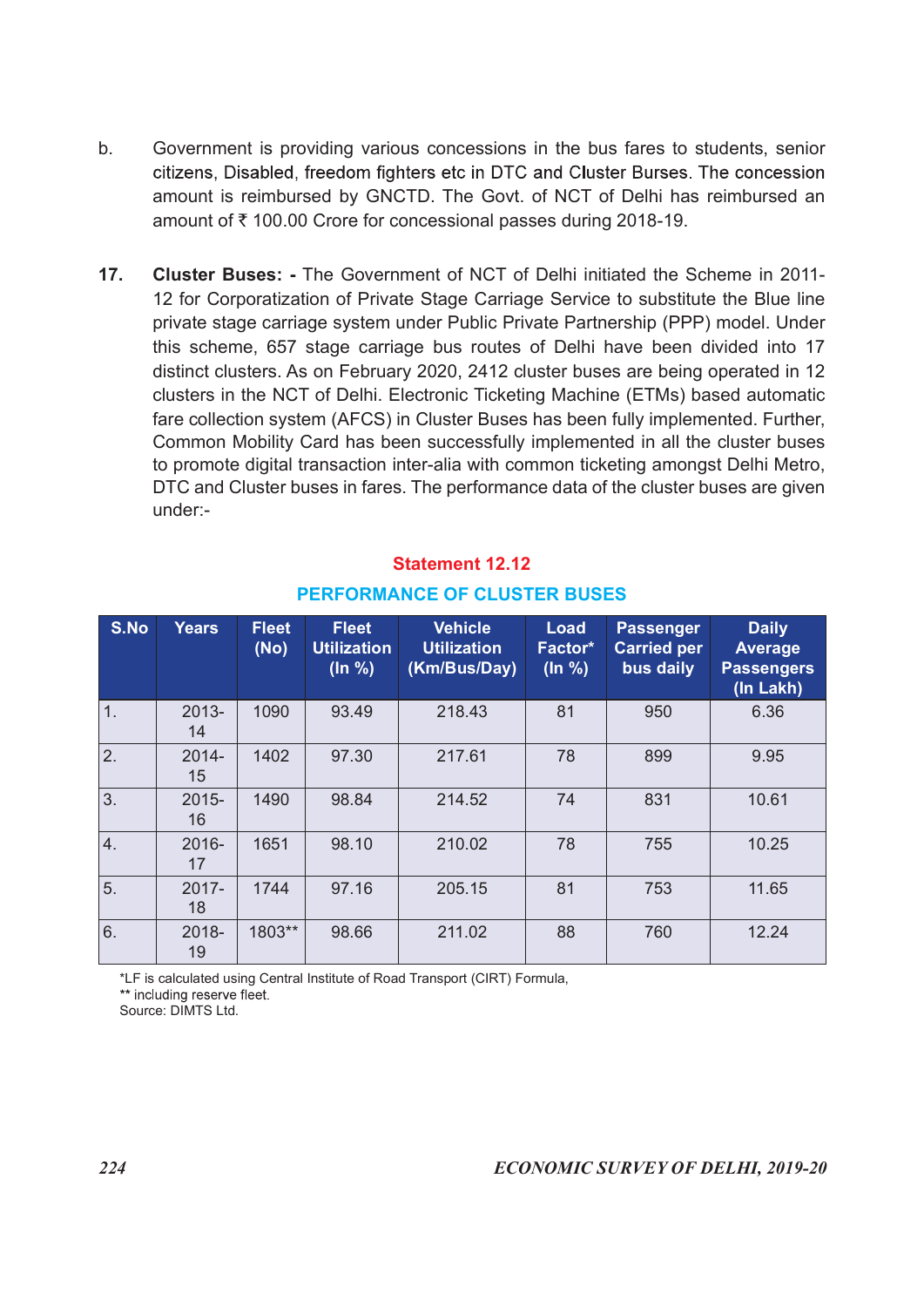### 18. Road Safety.

- a. Government of NCT of Delhi is taking various initiatives such as construction of pedestrian lanes, foot over bridges at traffic intersections, conducting Road Safety campaigns at schools and college level, educating the general public about the road safety and other measures.
- b. The Delhi State Road Safety Council was earlier constituted under the chairmanship of Commissioner (Transport) in 2005. However, on the directions of the Supreme Court Committee on Road Safety, the Government of NCT of Delhi has re-constituted the Delhi State Road Safety Council on 07.07.2017 under the Chairpersonship of Hon'ble Transport Minister for political commitment to assure co-ordination among various agencies for safety of pedestrian, non-motorized vehicles & road users, to assure safety measures for Road users and facilities for design for engineering, reengineering, repair etc. on technical standards.
- $\mathbf{C}$ The District Road Safety Committees have also been established vide notification dated 17.06.2014 in all the eleven revenue districts of NCT of Delhi headed by the Deputy Commissioner of each district and Deputy Commissioner of Police; Deputy Commissioner Police (Traffic); Superintending Engineer (PWD); Superintending Engineer (MCD/NDMC); Superintending Engineer (DDA); Additional CDMO (Health); Deputy Director (Education) and Motor Licensing Officer (Transport) of each district concerned as its Members and Additional District Magistrate Convener/Member of each district concerned. The District Road Safety Committees are performing the functions related to Road Safety measures at the district level.
- $d_{-}$ Delhi Road Safety Policy has been notified on 13.07.2018. Objective of road safety policy is to ensure road safety for all road users in the NCT of Delhi, with priority to pedestrians and cyclists, to achieve zero fatalities due to road accidents in the long run. It includes awareness regarding road safety, strengthening institutional arrangements, establish road safety management information system, ensure safe road infrastructure, planning & designing of roads, safer motor vehicles, safe divers, safety for vulnerable road users, road safety education and training etc.

# 19. Measures taken for Safe Public Transport.

a. Installation of CCTV Cameras in Buses: CCTV video surveillance system has been installed in 200 buses of DTC i.e. 100 buses of Sarojini Nagar Depot and 100 buses of Rajghat Depot-I. DTC has installed these CCTV cameras with its own resources. Government has decided to install CCTV cameras in all DTC & Cluster buses.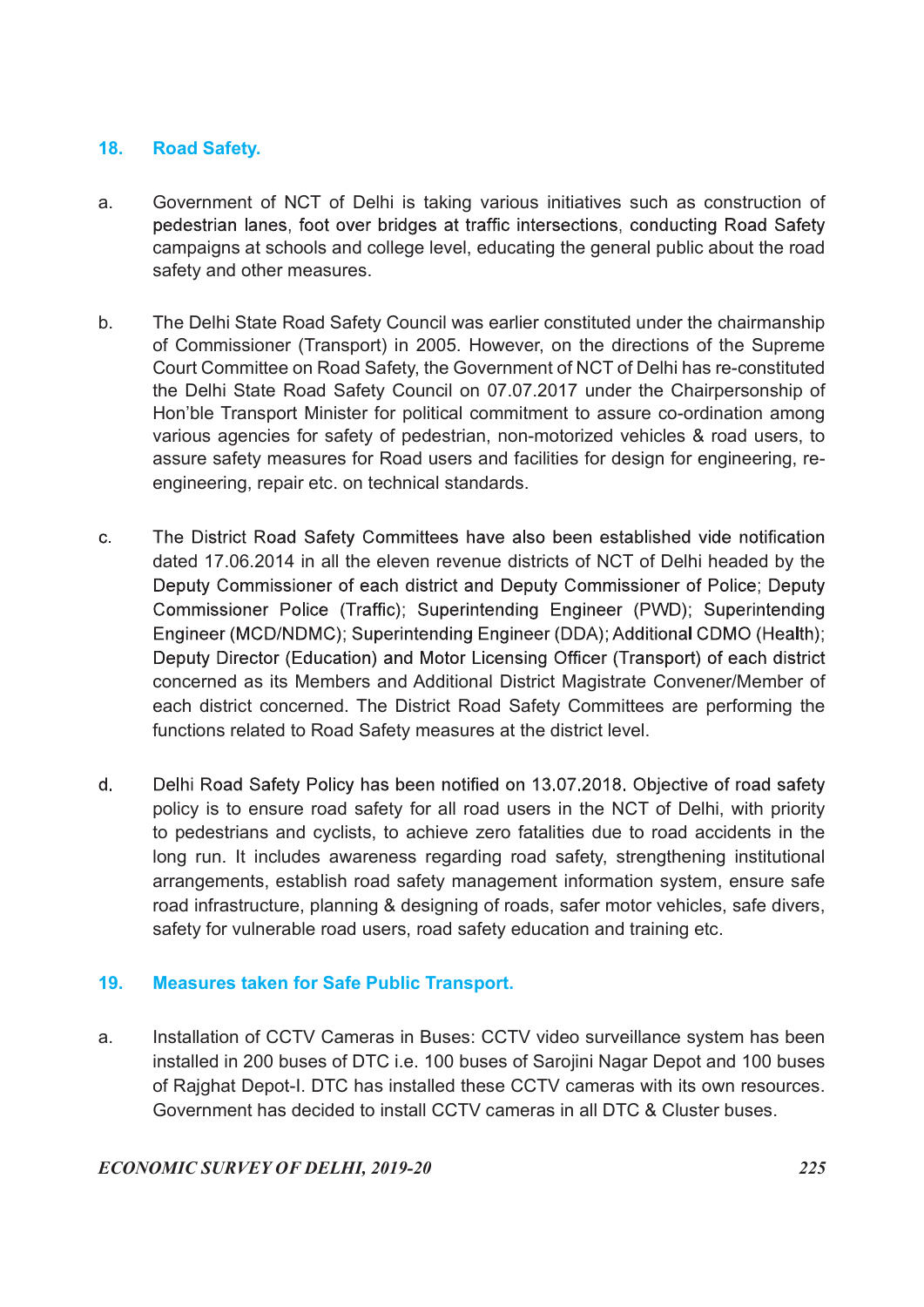equipped with CCTV, Panic Buttons and Vehicle Tracking System. 733 new buses These buses are equipped with CCTV, Panic Buttons and Vehicle Tracking System.

b. Augmentation of DTC Night bus service (11 PM – 5 AM): Gender Sensitization Program for bus crew undertaken by DTC is also being conducted on a regular basis for safety of women passengers. Numbers of buses have been increased to 88 buses on 27 routes. 30 Ladies Special Buses are also being plied during peak hours on 30 routes. 25% seats have been reserved for women in stage carriage buses (i.e. Low years 2017-18 and 2018-19 is presented in Statement 12.13. Further, the new buses inducted under the cluster scheme and DTC fleet would be<br>equipped with CCTV, Panic Buttons and Vehicle Tracking System. 733 new buses<br>are aded in the cluster scheme upto February 2020 during the cur equipped with CCTV, Panic Buttons and Vehicle Tracking System. 733 new buses<br>
are added in the cluster scheme upto February 2020 during the current financial year.<br>
These buses are equipped with CCTV, Panic Buttons and Veh are added in the cluster scheme upto February 2020 during the current financial year.<br>
These buses are equipped with CCTV, Panic Buttons and Vehicle Tracking System.<br>
Augmentation of DTC Night bus service (11 PM – 5 AM): G These buses are equipped with CCTV, Panic Buttons and Vehicle Tracking System.<br>
9. **Augmentation of DTC Night bus service (11 PM – 5 AM):** Gender Sensitization<br>
Program for bus crew undertaken by DTC is also being conducte No. **Augmentation of DTC Night bus service (11 PM – 5 AM):** Gender Sensitization<br>
Program for bus crew undertaken by DTC is also being conducted on a regular basis<br>
for safety of women passengers. Numbers of buses have be 9. **Augmentation of DTC Night bus service (11 PM – 5 AM):** Gender Sensitization<br>
Program for bus crew undertaken by DTC is also being conducted on a regular basis<br>
for safety of women passengers. Numbers of buses have bee

# Statement 12.13

# Performance of DTC buses

# c. Deployment of Marshals in Buses:

 The Govt. of NCT of Delhi has decided to depute "Marshals" in all DTC & Cluster buses in both shifts from 29.10.2019. As on 13.11.2019, 7431 marshals in DTC and 2809 marshals in Cluster buses were deployed for women safety and security.

# 20. New Initiatives:-

The air pollution has emerged as a significant issue risking the health and well being of residents in cities across India and especially Delhi. GNCTD has undertaken a Green Budgeting initiative in 2018-19 to implement several long term measures to combat air pollution in Delhi. Some of the initiatives are as under:-

a. Electric Vehicle Policy: To replacement of old vehicles and to encourage the electric vehicles, "Delhi Electric Vehicle Policy 2019" has been approved; vide Cabinet Decision no. 2796 dated 23.12.2019. The primary objective of the Delhi EV Policy 2019 is to bring about a material improvement in Delhi's air quality by bringing down